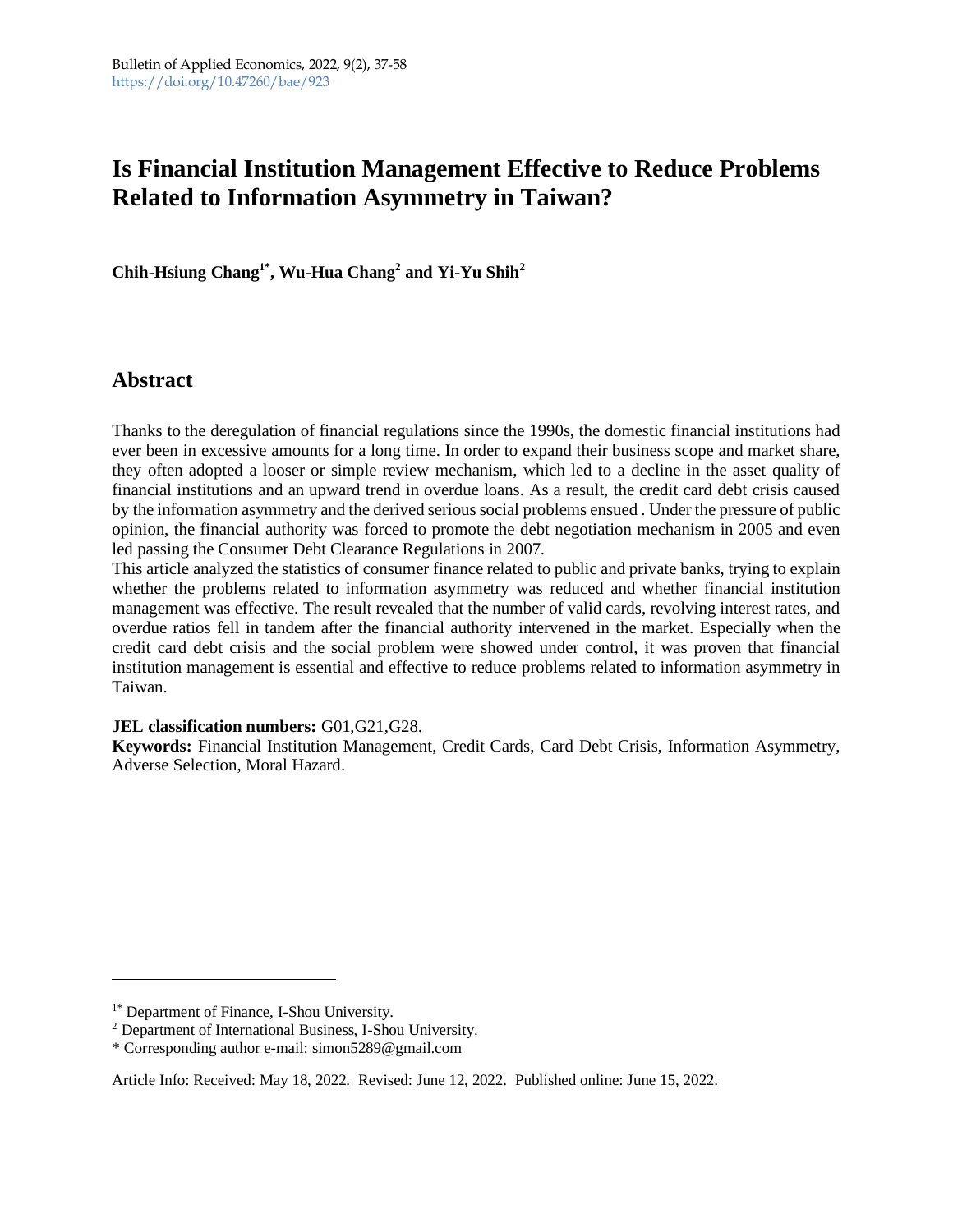## **1 Introduction**

## **1.2 Research background and motivation**

Information asymmetry is not limited to financial markets. Based the latest papers published, even in agriculture or green industries, economic and social problems arising from information asymmetry must be faced or resolved. For example, Juan D. Borrero and Jesús Mariscal (2022) thought farmers are new players to enter the new and important digital data market for agriculture, increasing power asymmetries and reinforcing their competitive advantages. With the information obtained from the agents of this sector, a digital platform called farm data was designed, which connects to several regional and national, and public and private databases, aggregating data and providing tools for decision making. Xiaowo Wu et al.(2022) mentioned about controlling the credit risk of forest farmers under internet crowdfunding mode and concluded that the degree of investor information asymmetry, the intensity of supervision, the degree of innovation and cooperation between funders and investors are the main credit risk factors of forest farmers. Yangyang Zheng et al.(2022) argued that Internet is an important production factor and is also an important channel for farmers to obtain agricultural information, which can effectively reduce the information search cost and information asymmetry. Changlu Zhang et al. (2022) proposed that green product certification (GPC) is an important means of eliminating the asymmetry of information between consumers and manufacturers in the context of sustainable development. Therefore, information asymmetry existing in Taiwan's credit card market is never exceptional.

Since the opening of private banks and credit card business in 1989, the credit card business of two foreign banks, American Unicom and Citibank, has entered the Taiwan market. In the early days, credit card application procedures were very cumbersome and strict, making credit cards a conspicuous financial product. However, with the development of technology and the changes in the social environment, credit cards became a very common consumer financial product.

Because credit cards had many convenient functions and very attractive discounts, to achieve economies of scale, card issuers also actively launched many credit card businesses, and issued credit cards through looser review methods to attract people to apply for cards for use. Therefore, credit cards flooded all parts of society at this stage. According to the information from the Financial Supervisory Commission (FSC), the cash advance of credit cards increased by 1467% from 1996 to 2005, and the revolving credit balance increased by 369% from 1998 to 2005 (Figure 1). As of July 2018, the number of cards in circulation hit another high,45,624 thousand (Figure 2), with an average of 1.98 credit cards per person. It could be seen that its growth rate was astonishing.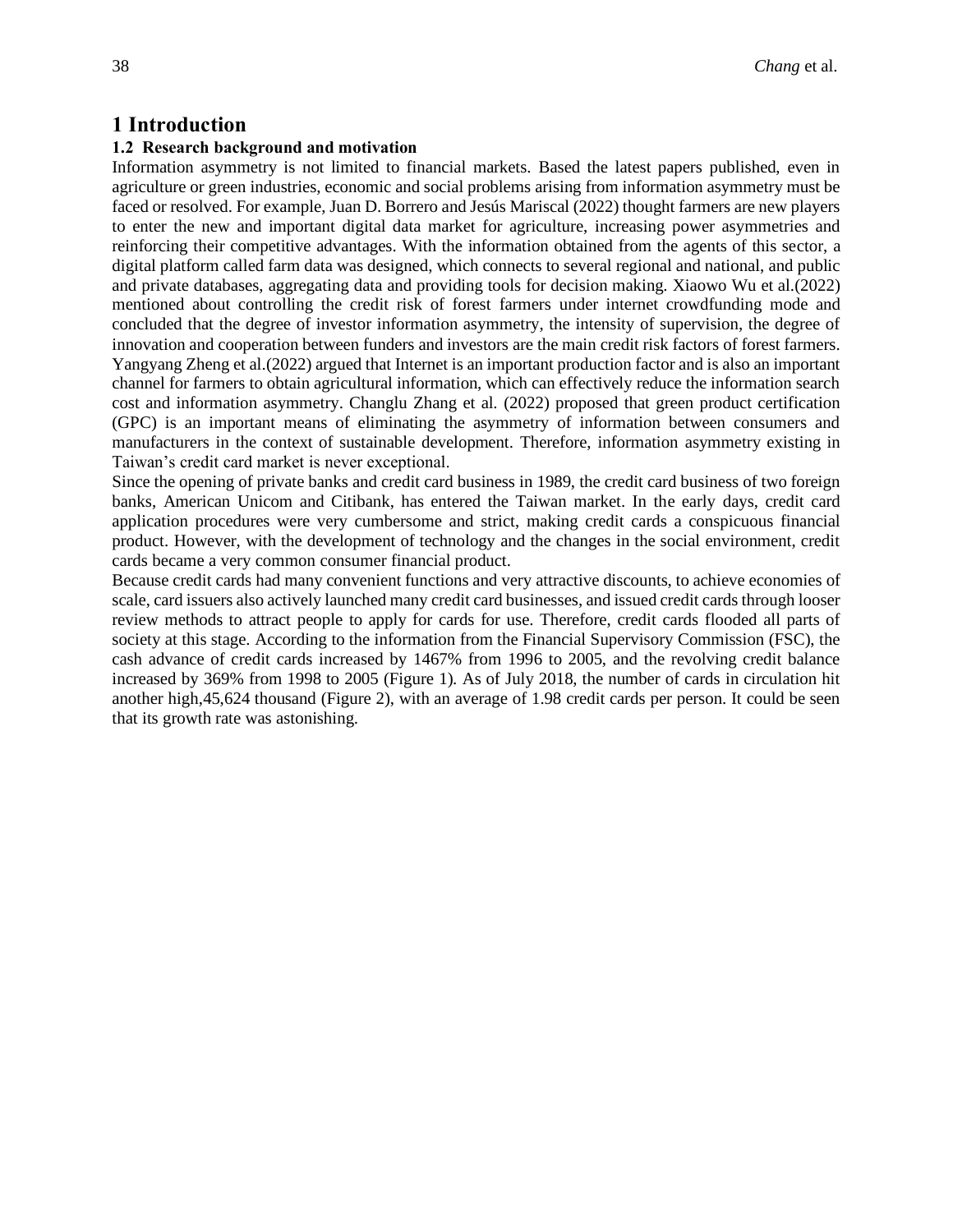

**Figure 1: Revolving Credit Balance**



**Figure 2: Cards in circulation**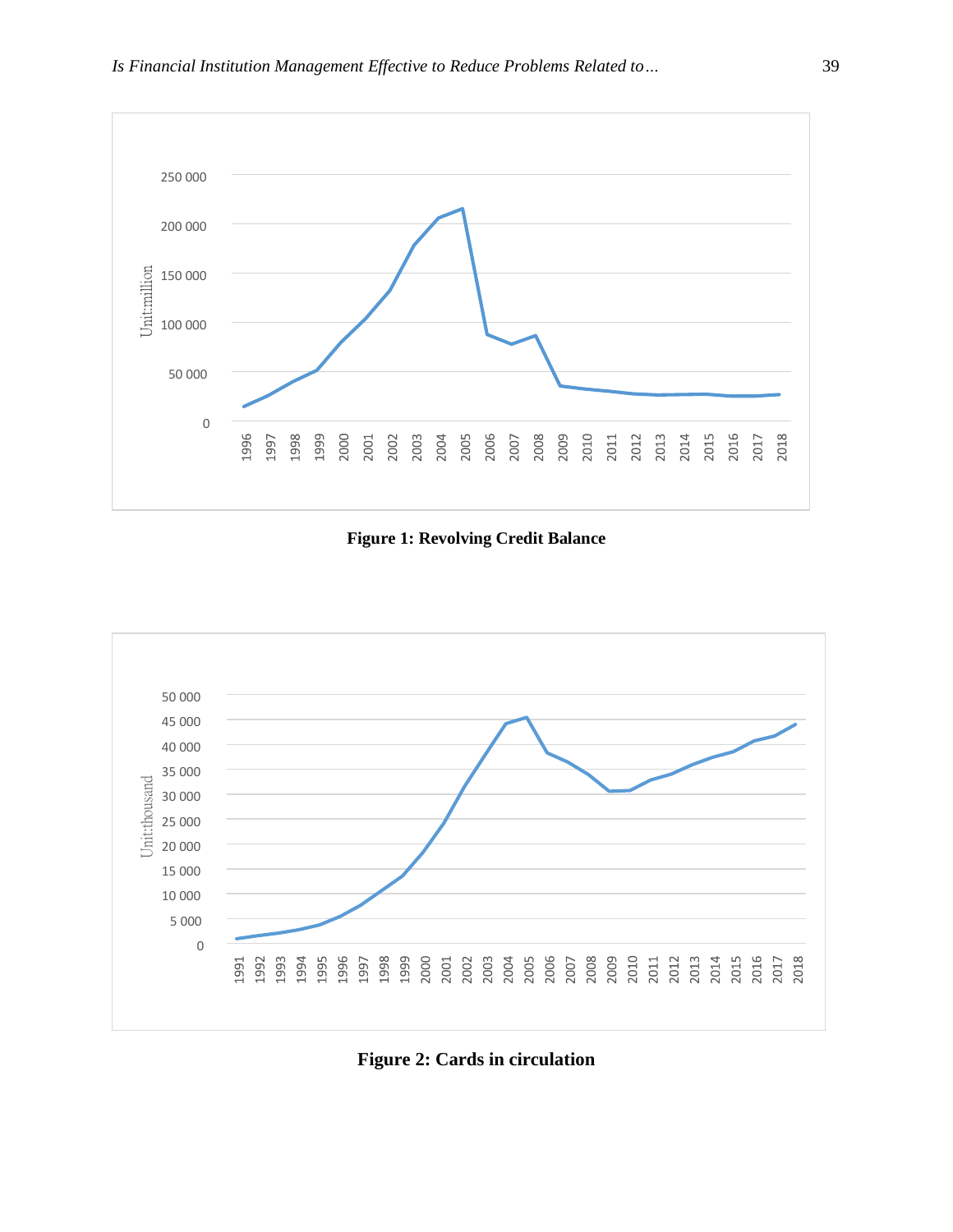With the increasing popularity of credit cards, the credit problems brought by them have gradually emerged. Due to the economic recession and the ensuing rise in unemployment, some borrowers borrowed too much, coupled with the high revolving interest rate of credit cards, making it impossible for borrowers with weak credit to repay. Eventually, social tragedies such as being unable to bear the pressure of card debts and family suicides continued to occur and led to the "card debt" crisis in 2005. Therefore, the FSC and the Association of Banks worked on credit tightening and interest rate control. The part related to the credit tightening includes the requirement of the FSC for all card issuers to stipulate that the maximum amount of bank dual-card and credit loans is 22 times the borrower's monthly income, and increase the minimum credit card payment to 10%.In addition, interest rate information should be disclosed in the establishment of the dual-card formalized contract, and the dual-card interest rate was calculated at simple interest (originally, mostly compound interest).

After the card debt crisis in 2005, the government adopted dual measures to rectify the market, which indeed restrained the development of the credit card market. Although the number of credit card issuances rose again since 2010, conditions have changed and improved. The time and space environment of the credit card market was different from the past.

First of all, the number of credit cards was growing in an orderly manner. The number of cards in circulation increased, even faster than the number of cards issued in 2005. However, the obvious difference was that the overdue ratio of credit cards was controlled at a low level of around 0.22% (Table 1), which was much lower than the 2% during the card debt crisis. Therefore, it could be speculated that this wave was a very healthy growth, and the probability of a card debt crisis happening again was much smaller.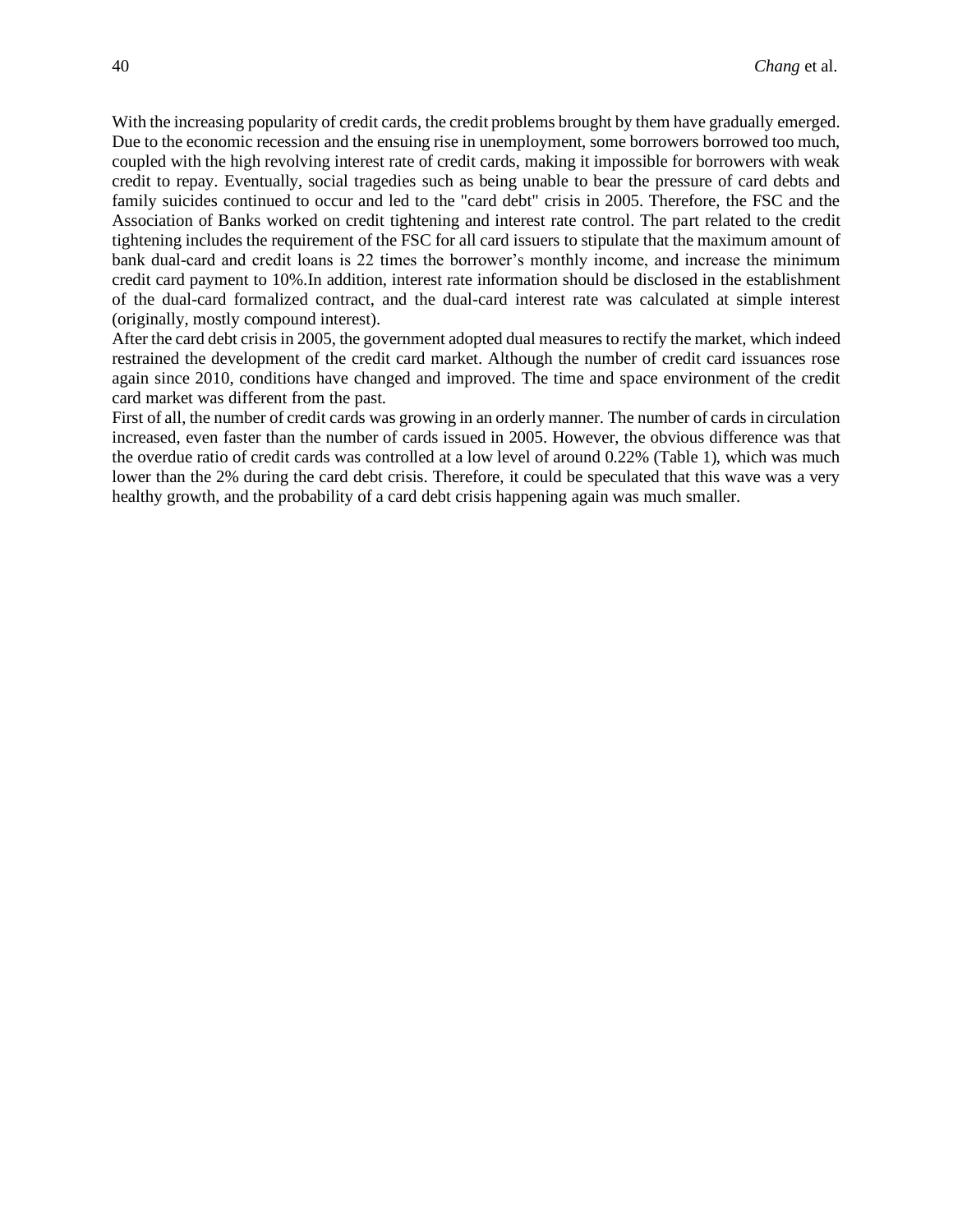$\mathsf{r}$ 

| <b>Financial institutions</b>           | 2005/12 overdue ratio | 2018/12 overdue ratio |
|-----------------------------------------|-----------------------|-----------------------|
| <b>Bank of Taiwan</b>                   | 1.50%                 | 0.31%                 |
| Taiwan Land Bank                        | 3.12%                 | 0.26%                 |
| <b>Cooperative Treasure Bank</b>        | 2.23%                 | 0.19%                 |
| <b>First Commercial Bank</b>            | 1.72%                 | 0.16%                 |
| <b>South China Commercial Bank</b>      | 2.12%                 | 0.07%                 |
| Changhua Commercial Bank                | 1.67%                 | 0.16%                 |
| Shanghai Commercial Saving Bank         | 1.13%                 | 0.51%                 |
| Taipei Fu Bon Bank                      | 2.42%                 | 0.10%                 |
| <b>Cathay Pacific Commercial Bank</b>   | 1.73%                 | 0.15%                 |
| Kaohsiung Bank                          | 1.67%                 | 0.25%                 |
| Taiwan Small and Medium Enterprise Bank | 2.35%                 | 0.13%                 |
| <b>China Trust and Commercial Bank</b>  | 1.50%                 | 0.11%                 |
| Tai Shin International Commercial Bank  | 1.34%                 | 0.17%                 |
| <b>Federal Commercial Bank</b>          | 3.76%                 | 0.27%                 |
| Far East International Commercial Bank  | 1.83%                 | 0.30%                 |
| Taiwan Shin Kong Commercial Bank        | 2.39%                 | 0.23%                 |
| Hua Tai Commercial Bank                 | 1.81%                 | 0.23%                 |
| Rushing International Commercial Bank   | 2.73%                 | 0.25%                 |
| Yang Xin Commercial Bank                | 3.09%                 | 0.22%                 |
| <b>Taichung Commercial Bank</b>         | 2.01%                 | 0.63%                 |
| San Xin Commercial Bank                 | 2.78%                 | 0.53%                 |
| E. Sun Commercial Bank                  | 0.79%                 | 0.23%                 |
| Wan Tai Commercial Bank                 | 2.49%                 | 0.35%                 |
| Total average                           | 2.24%                 | 0.22%                 |

**Table 1: Comparison of the overdue ratio between December 2005 and December 20018**

Secondly, the revolving credit balance increased and decreased significantly during the period(Figure 1). However, the current revolving credit balance was less than a quarter of the card debt period. To correct the nature of credit cards as payment tools, the FSC also launched the "long-term use of revolving credit card conversion mechanism". This allowed cardholders to convert revolving credit to microfinance or credit card installment repayment to reduce the burden. In addition, people would not easily use revolving credit and no longer regard credit cards as their main financing tool. These were the reasons for the decline in the revolving credit balance.

Finally, the business revenue of credit cards changed substantially. The main revenues included revolving interest revenue, transaction fee revenue, and cash advance fee revenue. In the past, revolving credit interest revenue ranked first, but now it was replaced by transaction fee revenue as the main resource. After the card debt crisis, the government revised the law to reduce the upper limit of the revolving credit interest rate to 15% using interest rate control (the original was based on the civil law of 20% annual interest rate). In addition, differential interest rates were adopted according to the degree of risk-taking of cardholders (officially launched in April 2006), and then, the declining revolving credit balance caused the decline in revolving interest revenue.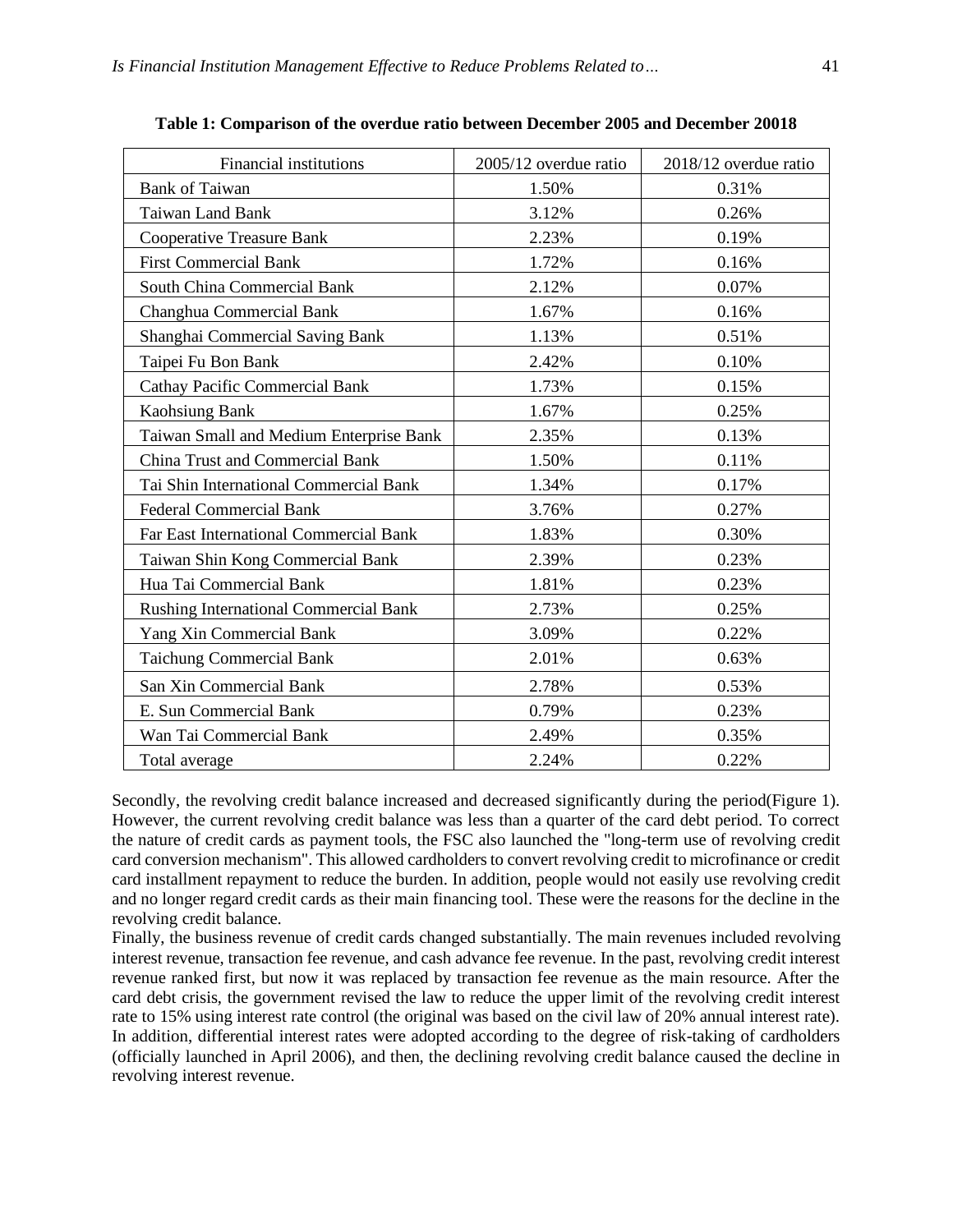### **1.3 Research purpose**

According to information from the Financial Supervisory Commission, since 2005, revolving credit, the number of cards in circulation, cash advances, and the ratio of excess loans all declined significantly (from Figure 1 to Figure 4). However, the term "card debt" still lingered in people's hearts. It seemed that financial events had a profound impact on people's hearts. In other words, while the FSC and the Association of Banks introduced many solutions and the management of financials came under closer scrutiny, not only was its effectiveness a very tough test, but its external performance on society was likely to demand attention.



**Figure 3: Cash advance**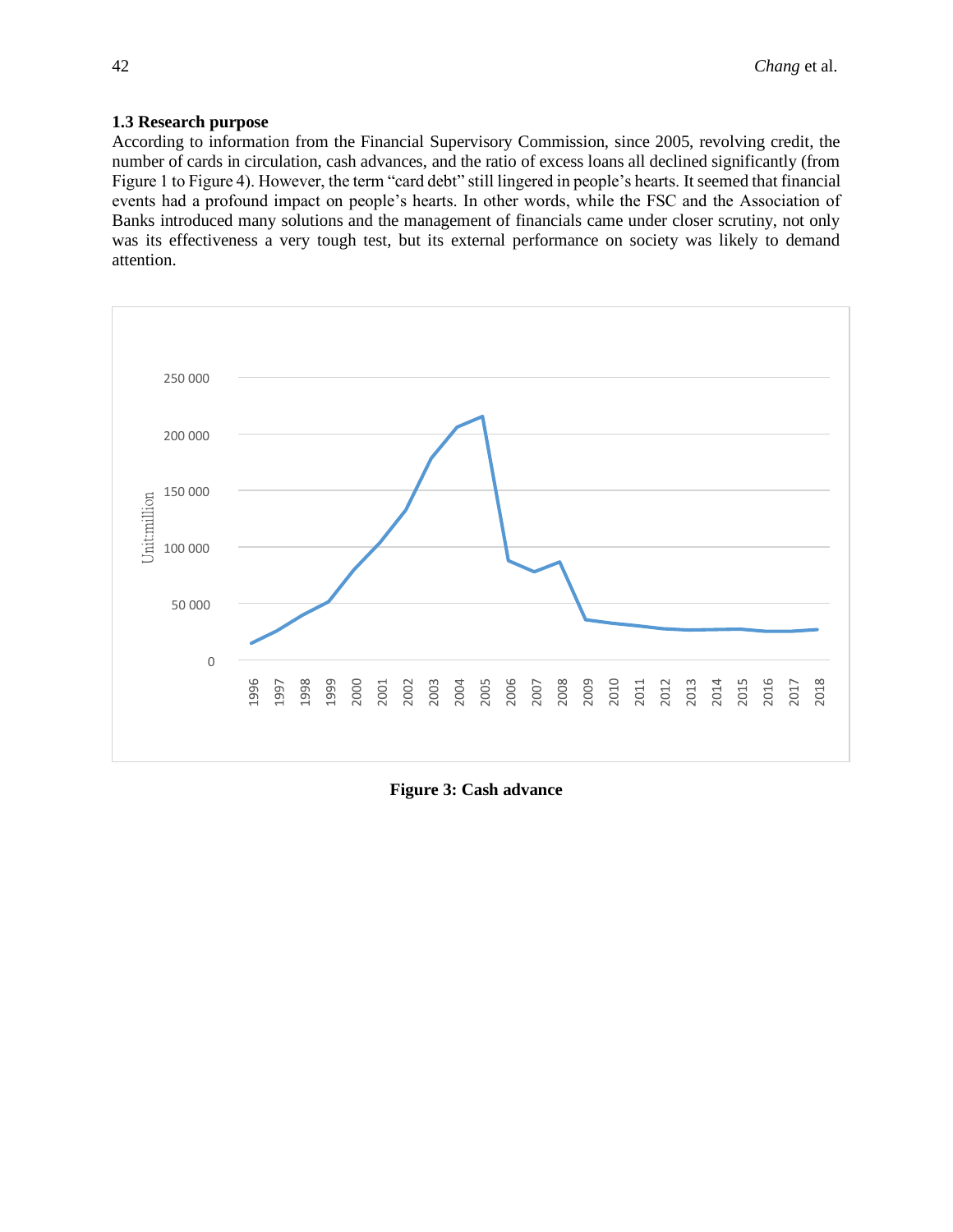

#### **Figure 4: Overdue ratio**

In addition, the high revolving interest rates of credit cards of various banks were always a hot topic of discussion. What reasons caused the high-end credit card revolving interest rate? Even after the FSC and the Association of Banks intervened, what was the effect? In particular, when the number of domestic credit cards in circulation continued to rise, the external environment of the domestic credit card market was different from that of 2005, which triggered the card debt crisis. In order to explore the differences between them, this article intended to use adverse selection and moral hazard caused by the phenomenon of asymmetry information in the credit card market and time series analysis to find the ways in which the financial competent authorities face the economic and social problems arising from credit cards and what their effectiveness is. In other words, the article will reveal whether the financial institution management matters or not.

The article is structured as follows: the next part presents the literature related to information asymmetry, adverse selection, and moral hazard to construct the proposed model and hypothesis. The following part presents the methodology, as a basis of understanding for examining hypotheses. The paper is completed with a discussion, conclusion ,and recommendation for the future and advanced study.

## **2 Literature**

## **2.1 Information Asymmetry**

Since Akerlof (1970) published a paper entitled "Lemon Market: Uncertain Quality and Market Mechanism", which claimed that the seller will have more information about the traded commodities than the buyer, information asymmetry is ubiquitous in various fields or markets. For example, there are also some studies on the relationship between information asymmetry and some other kinds of markets.

For example, Lewis (2010) indicated that in the era when online shopping is quite common, the lemon market theory is more likely to occur in online shopping. Because all information about products in online shopping is provided by the seller, the buyer can only rely on the information provided by the seller. Since there are so many homogenous products, low-priced products can be more popular with consumers. On the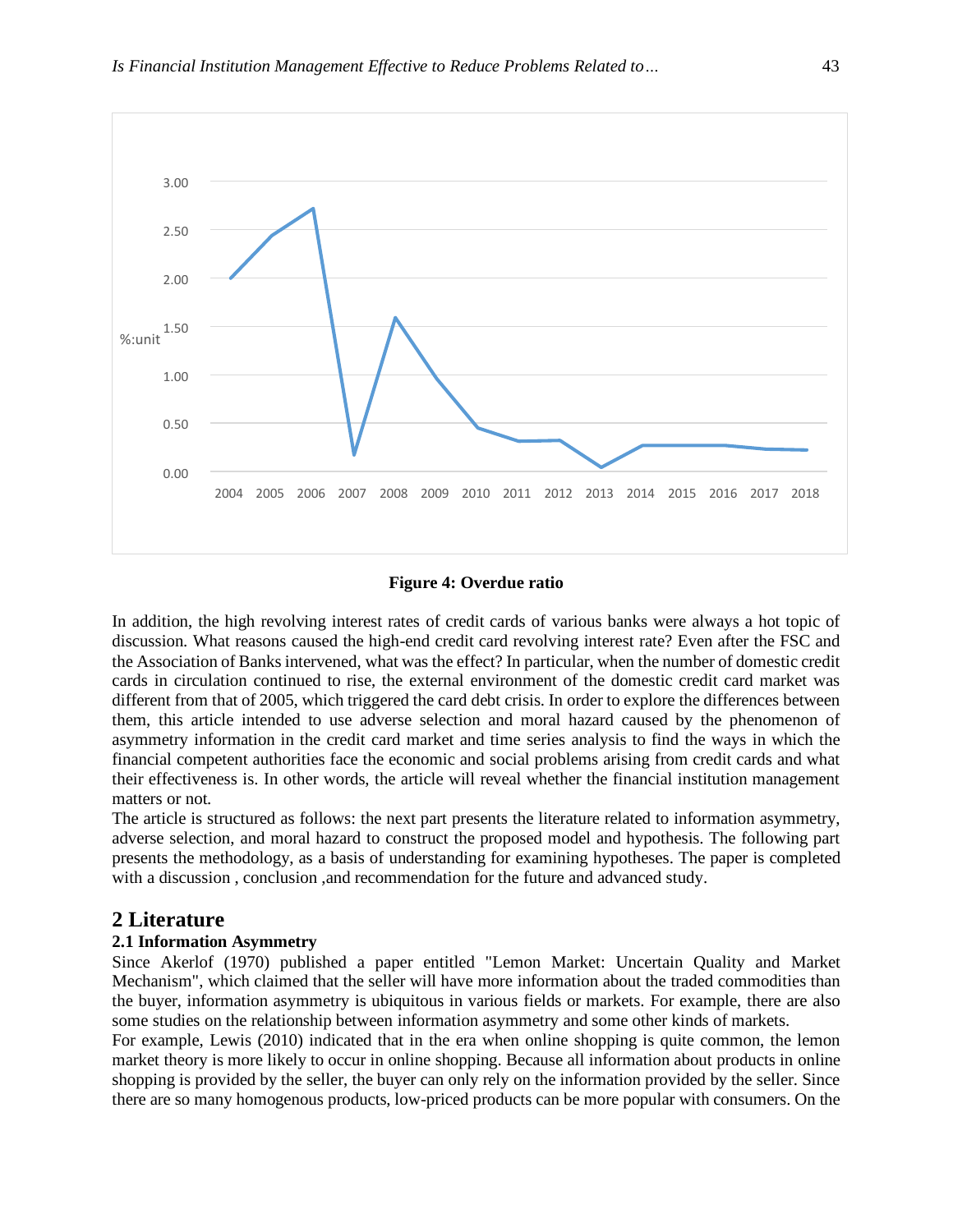contrary, higher unit price products with better quality are hard to continuously attract consumers' attention and are gradually withdrawn from the market, resulting in only low-priced inferior products in the final market. If the buyer wants to obtain more information about the product, he can only rely on the seller's degree of disclosure, but the degree of disclosure also directly affects the cost of disclosure. If the information asymmetry of the buyer can be resolved by increasing the degree of disclosure, it can indeed make the status of lemon products no longer flooded in the market, but it must also be considered whether the disclosure cost is too high and affects the seller's participation. Suciu et al. (2011) studied asymmetric information on the impact of the US real estate market. During the economic depression, large-scale unemployment occurred in the United States, and financial institutions or enterprises faced a crisis of bankruptcy and the collapse of the social system. Information asymmetry caused excessive bank interest rates and other speculative behavior patterns, which aggravated the collapse of the real estate market and affected the overall recession of the US economy. Garleanu and Pedersen (2003) proposed that the securities market can circulate so well because it is supported by a group of investors with asymmetric information. After all, each investor has a completely different view of the company's stock price and prospects. The occurrence of transactions with selling created the vigorous development of the securities market. It can be seen that information asymmetry is also flooding the securities market. Mester (1994), Brito and Hartley (1995) successively held that the reason for the rigidity of credit card interest rates stems from information asymmetry. That banks cannot fully grasp the relevant information or risk preferences of consumers is the main reason why the credit card market cannot conduct market price competition. When the market price cannot operate normally, the credit card interest rate is set by the issuing bank, resulting in rigidity. In addition, the issuing bank must avoid possible risks, so that the revolving interest rate of the credit card will add a risk premium (compensation for possible losses), resulting in a higher price level for the revolving interest rate of the credit card.

The study found that banks are the intermediaries of fund surplus units (depositors) and fund deficit units (lenders). In order to reduce the risk of information asymmetry between depositors and lenders, financial institutions are needed to improve risk. However, there are also information asymmetries between banks and depositors or lenders. If a depositor does not understand the physique of the bank, he will run on the bank as long as he hears a little bit of wind, which will also cause the bank to face a crisis of failure. On the other hand, after the bank absorbs a large amount of deposits, it will have certain financial review standards for the lender, just like applying for a credit card, and it must conduct a credit review, which is also to reduce the default risk-driven from information asymmetry. But will the bank take it for the sake of its card issuance or occupying the market to loosen the inspection standards for risk, leading to the recurrence of a serious card debt crisis? It is exactly worthy of discussion in this article.

#### **2.2 Adverse selection**

Adverse selection is sometimes called "survival of the fittest", which means that because of information asymmetry between buyers and sellers, the party lacking information "before the transaction" makes unfavorable choices for themselves, and the phenomenon of inferior products driving out quality products occurs. And then, the average quality of products traded in the market declines.

From the perspective of a bank as a lender, one usually hopes that the higher the interest rate of the funds that can be lent, the better, thereby increasing the deposit spread of the bank. However, due to the information asymmetry between the bank and the borrower, funds may be loaned to speculators with a higher degree of risk preference, resulting in a higher probability that the funds will become bad debts, and adverse selection occurred after the transaction. Additionally, with the rapid expansion of the peer-to-peer lending marketplace, Xinyuan Wei et al. (2020) stated that investors are at the disadvantage of information asymmetry, which is a key issue in this marketplace that is unavoidable and can lead to moral hazard or adverse selection. Therefore, the risk-averse investors could apply a higher penalty factor to lower the risk of losing principal at the cost of the loss of some potential investment opportunities according to their own risk preferences, which can help investors reduce the impact of information asymmetry to a great extent. Again, Yao Wang and Zdenek Drabek (2022) investigated the efficiency of the credit-screening mechanism on the P2P lending platform and found that due to the growing size of the Fintech industry, this may pose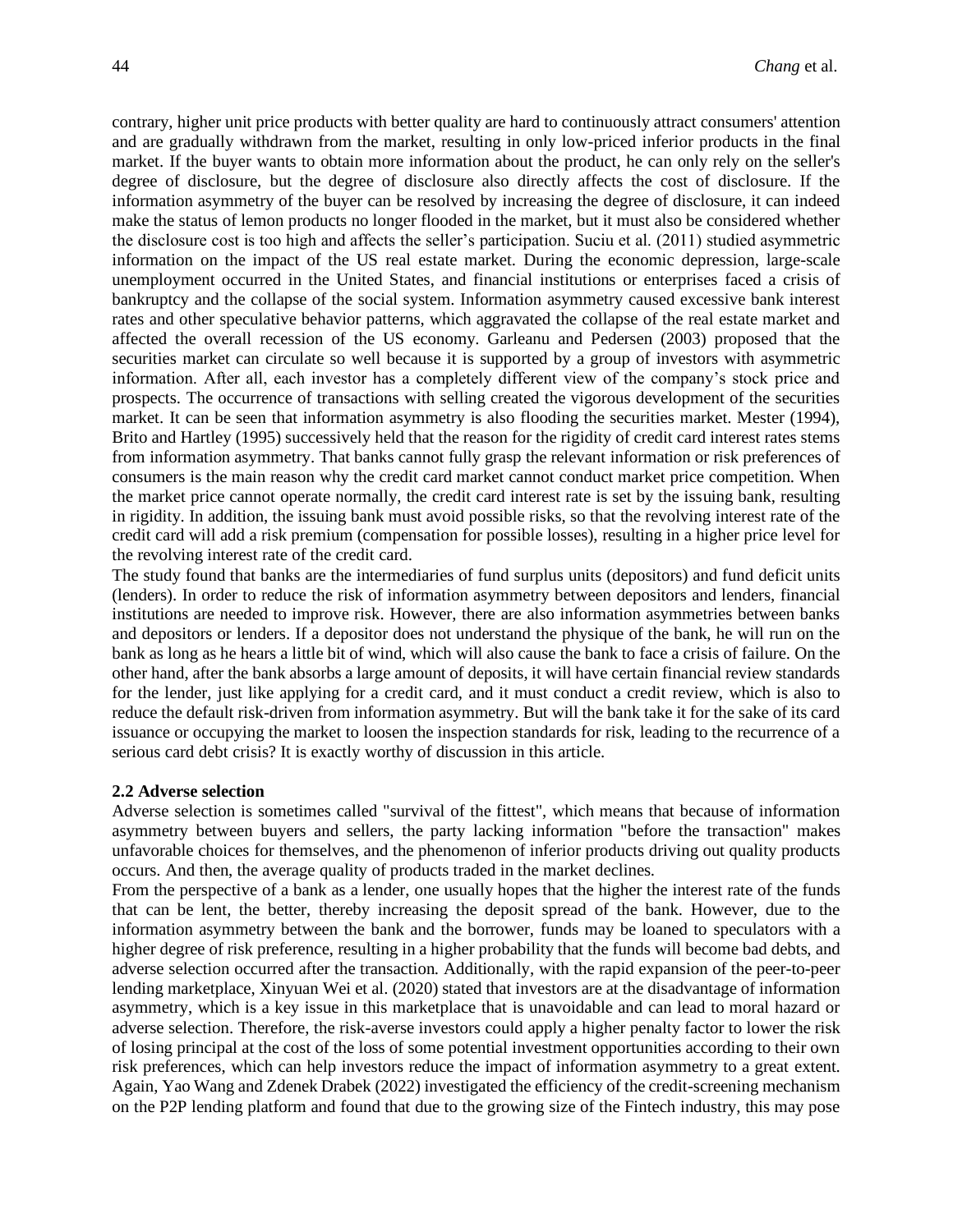a systematic risk to the financial system, necessitating regulators' close attention. Since, investors can better diagnose soft signals, an effective and transparent enlargement of socially related soft information together with a comprehensive and independent credit bureau could mitigate adverse selection in a disintermediation environment. David Mhlanga (2021) studied the impact of machine learning and artificial intelligence in credit risk assessment and discovered that artificial intelligence and machine learning had a strong impact on credit risk assessments using alternative data sources such as public data to deal with the problems of information asymmetry, adverse selection, and moral hazard. Besides the top of related finance, Walter Nicholson and Karen Needels (2006) found that when the company wants to lay off employees, it will provide a contract to induce workers to choose to continue to work or leave the company, which can help the company remove some unsuitable employees or poorly skilled employees, and retain the rest of the employees who work hard. However, at this time, if the government provides unemployment assistance to the unemployed, it will instead cause the problem of adverse selection, leading to an increase in the number of involuntary unemployment. It can be seen that relevant policies are indeed more likely to induce adverse selection problems. Therefore, the authority should carefully evaluate and review whether the intervention of the authority will worsen the adverse selection phenomenon especially when the card debt occurs. Furthermore , the phenomenon of adverse selection in the loan market means that lenders with good quality (referring to low risk and good financial structure) will want to choose banks with relatively low loan interest rates; those with poor quality will pretend to be good-quality lenders and try to obtain lower loan interest rates. If the bank does not have a good grasp of this information, there will be an adverse selection, choosing the average interest rate of both parties to lend the money. It means that poor quality people borrow money at a lower interest rate than originally proposed, but good quality people cannot borrow money because of higher interest rates. As a result, information asymmetry causes the problem of bank adverse selection. Bester (1994) deemed that if a company wants to borrow abroad, it uses mortgage loans. If the company really cannot pay the interest later, the bank can also get a part of the repayment, avoiding the risk of corporate debt, thereby reducing part of the problem of adverse selection.

Stavins (1996) and Ausubel (1991) argued that when banks lower the interest rate of credit cards, they will attract more high-risk cardholders, making the overdue ratio of credit cards higher, which stems from adverse selection. Therefore, the issuing bank must use a higher interest rate to reduce the losses caused by high-risk cardholders. The card issuing bank originally hoped to reduce the interest rate to attract more people to use the credit card, but due to the information asymmetry, it attracted too many high-risk cardholders or reduced the cost of using funds for the original cardholders who use more than the amount they can afford. All that eventually leads to more bad debts for the issuing bank. Simultaneously ,Stephen G. Cecchetti (2006) pointed out that when a card issuer classifies credit card holders as high risk of default, it will increase the revolving interest rate to compensate for the high risk they bear. Because the issuing bank understands that if a large number of cards are issued, the accompanying default risk will also increase. Therefore, increasing the revolving interest rate in response to the accompanying high default risk becomes a necessary means.

This phenomenon of adverse selection did occur in the credit card market of private banks in Taiwan. Based on Table 2, shows the truth that the highest revolving interest rates for private banks with relatively large card issuance at that time were set close to the maximum limit of 20% stipulated by the civil law; on the contrary, public banks with relatively small card issuance applied lower revolving rates.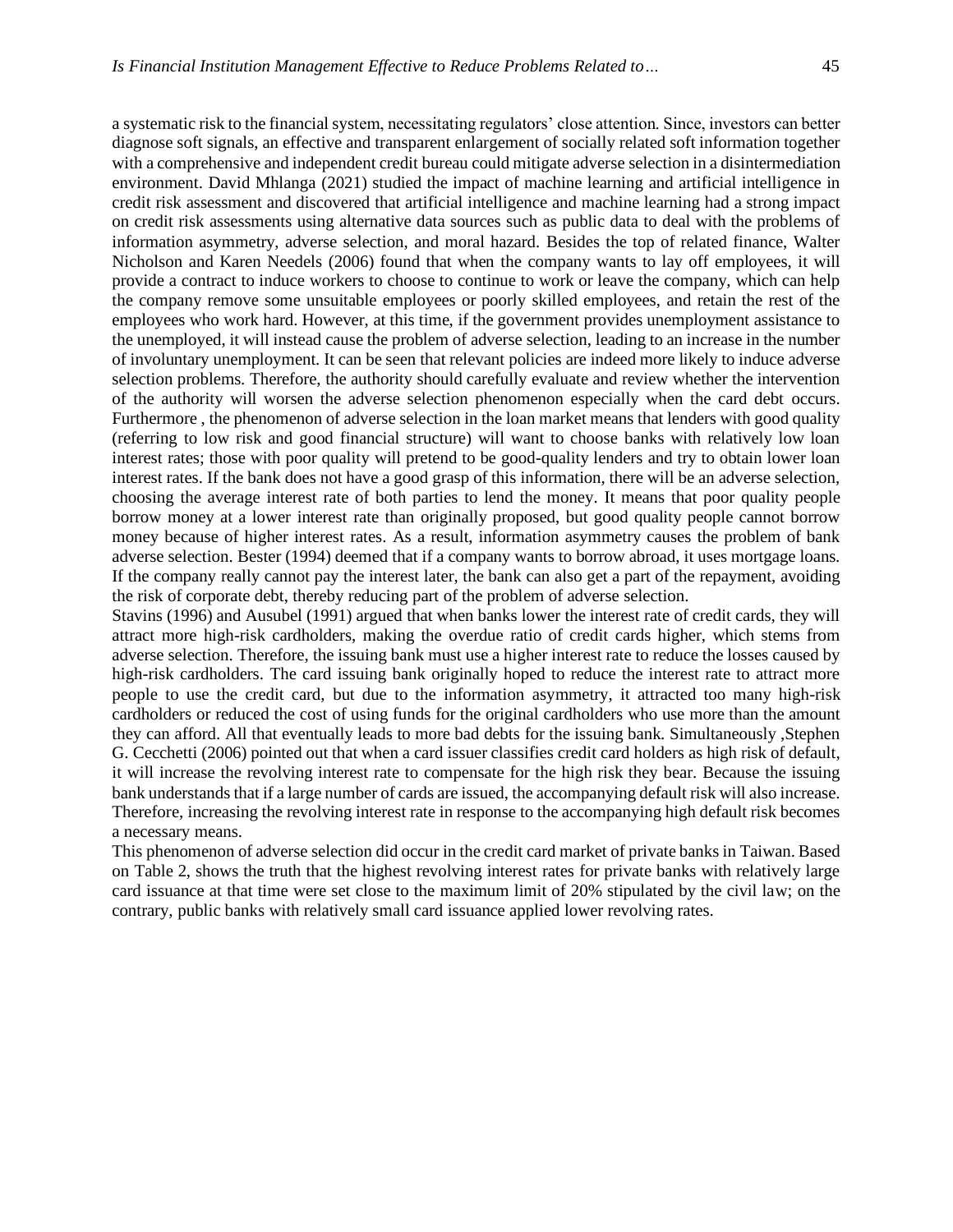| <b>Financial institutions</b>                    | Maximum revolving interest rate | Number of valid cards |
|--------------------------------------------------|---------------------------------|-----------------------|
| <b>Bank of Taiwan</b>                            | 10.8%                           | 119,195               |
| <b>Taiwan Land Bank</b>                          | 17.99%                          | 56,004                |
| <b>China Trust Commercial Bank</b>               | 20.00%                          | 3,468,784             |
| <b>Cathy Pacific Commercial Bank</b>             | 19.70%                          | 1,934,320             |
| Tai Shin Commercial Bank                         | 20.00%                          | 1,791,487             |
| Taipei Fu Bon Commercial Bank                    | 20.00%                          | 1,396,633             |
| <b>Federal Commercial Bank</b>                   | 19.71%                          | 1,023,095             |
| Yong Feng Commercial Bank                        | 19.97%                          | 870,821               |
| Far East International Commercial Bank           | 19.97%                          | 730,955               |
| <b>ABN AMRO</b>                                  | 19.97%                          | 448,493               |
| Hong Kong and Shanghai Banking Corporation       | 19.93%                          | 410,271               |
| Taiwan Shin Kong Commercial Bank                 | 20.00%                          | 403,587               |
| Mega International Commercial Bank               | 19.71%                          | 324,415               |
| <b>First Commercial Bank</b>                     | 17.82%                          | 320,373               |
| <b>Public Commercial Bank</b>                    | 20.00%                          | 252,146               |
| South China Commercial Bank                      | 20.00%                          | 251,042               |
| Wan Tai Commercial Bank                          | 19.89%                          | 249,420               |
| Shanghai Commercial Saving Bank                  | 19.71%                          | 221,860               |
| Standard Chartered International Commercial Bank | 20.00%                          | 202,796               |
| Rushing International Commercial Bank            | 20.00%                          | 177,966               |
| <b>Yuan Ta Commercial Bank</b>                   | 19.71%                          | 131,496               |
| Taiwan American International Express Co., Ltd.  | 20.00%                          | 71,603                |
| <b>Changhua Commercial Bank</b>                  | 18.25%                          | 69,109                |
| Taiwan Small and Medium Enterprise Bank          | 19.24%                          | 102,813               |
| Prime rate                                       | 4.125%                          |                       |

**Table 2: 2005 Maximum Revolving Interest Rate and Number of Valid Cards for Credit Cards**

## **2.3 Moral hazard**

Apparently, more studies linked moral hazard to the insurance. Chenhao Yu et al. (2022) recognized that policymakers should optimize health insurance policy to ensure the sustainability of health insurance and suggested that primary medical staff should assist patients to establish healthy living habits and reduce their risky behaviors ,though health insurance reduces alcohol consumption has been debated. Qian Xing et al. (2022) argued that volume-based drug purchasing by China's health insurance system currently represents the largest group purchasing organization worldwide and found that the problems associated with high cooccurrence frequencies were divided into the following clusters: cost control, drug accessibility, system rationality, policy fairness, drug quality, and moral hazards. Ziheng Niu et al. (2022) examined the relationship between agricultural insurance and the input of chemical fertilizer and the result showed that farmers in eastern China and high-disaster areas have a higher probability of moral hazard with overuse after purchasing policy-based agricultural insurance. Meanwhile, Tao Li et al. (2021) demonstrated that the cost of production insurance's positive marginal incentive to apply more input expense of chemicals in production dominates the negative moral hazard effect.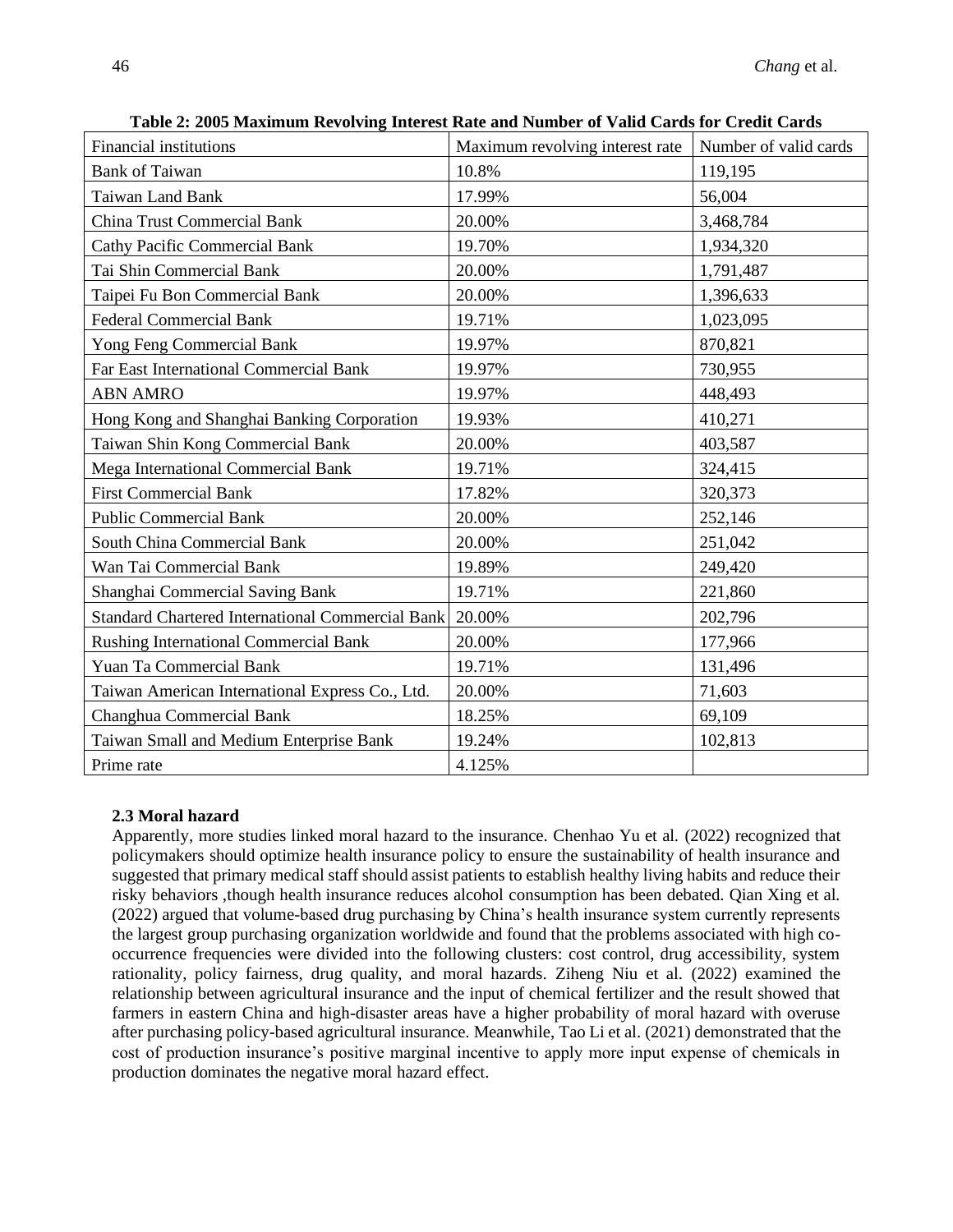A moral hazard refers to the fact that the buyer and seller fail to comply with the original agreement to change their behavior after the "transaction" due to information asymmetry, thus harming the interests of the other party.

Paul Krugman (1999) has also pointed out that if the government provides insurance for free and the supervision is not strict enough, financial intermediaries will lack relevant thinking and have a compulsive high-risk investment desire. If domestic financial institutions are unable to obtain funds in the international market, resulting in excessive capital demand, it will only increase domestic interest rates without triggering excessive investment or excessive borrowing. However, if domestic financial institutions can obtain the funds they need in the international market, then due to the government insurance system and international capital borrowing, it may easily meet the capital needs of domestic enterprises and induce the desire of financial institutions to overinvest, which will lead to A severe asset bubble or a large number of ineffective investments may eventually end in a crisis of moral danger.

Both Stiroh (2004) and Stiroh and Rumble (2006) believed that emerging financial instruments require relatively low capital reserves, so the proportion of bank non-interest income will increase, and banks may engage in high-risk loans or investments which makes banks riskier.

Lepetit et al. (2008), Busch and Kick (2009) also found that if a bank engages in diversified operations, it will gradually increase investment in securities and other profit-producing assets, thereby increasing the probability of bankruptcy and overall related risks.

Wang Feng Sheng (2006) proposed that if the revolving interest rate is reduced, and although the debt repayment burden of the people who use the revolving interest rate can be reduced, it does reduce the source of income for banks. In order to avoid the risk of its debtors, banks will inevitably use more stringent inspection methods or need to provide collateral before they are willing to let the public handle credit cards or borrowing, thus causing people who need funds to be unable to borrow money.

Pozdena (1991) also mentioned that usually credit card holders take transaction convenience as their primary consideration for card application, but once the revolving credit line needs to be used, there are usually moral hazards. In other words, people with low solvency usually need to use revolving credit, and this is also the reason why credit card interest rates remain high. Because credit card loans are unsecured loans, service costs are also high, and credit card borrowers have relatively high risks, to bear this risk, banks will inevitably set higher interest rates.

Claassen Rutger (2015) elevated the financial crisis from a financial issue to an ethical issue. He lifts the 2008 global financial crisis as an example and shows that moral hazards originate from a serious imbalance between financial institutions and taxpayers. Because greedy financial institutions take excessive risks just to make huge profits in a good economy; but when the economy is bad, all losses derived from this risk are borne by taxpayers. Just like the dual-card crisis that occurred in Taiwan in 2005, when card issuers faced a fiercely competitive market, they arbitrarily relaxed their review conditions and credit-granting strategies for their performance growth, allowing those who could pay off debts to get credit cards, etc.

Based on the above studies, it is found that the credit card market with high revolving interest rates implies high risks. In addition to the adverse selection, the issuing banks are facing the moral hazard of bad debts for cardholders with poor credit. Table 3 reveals that private banks with high revolving interest rates not only have more valid cards than public banks but also have higher over-due ratios caused by high revolving interest rates. All that proves moral hazard exists in the credit card market and especially occurs in private banks.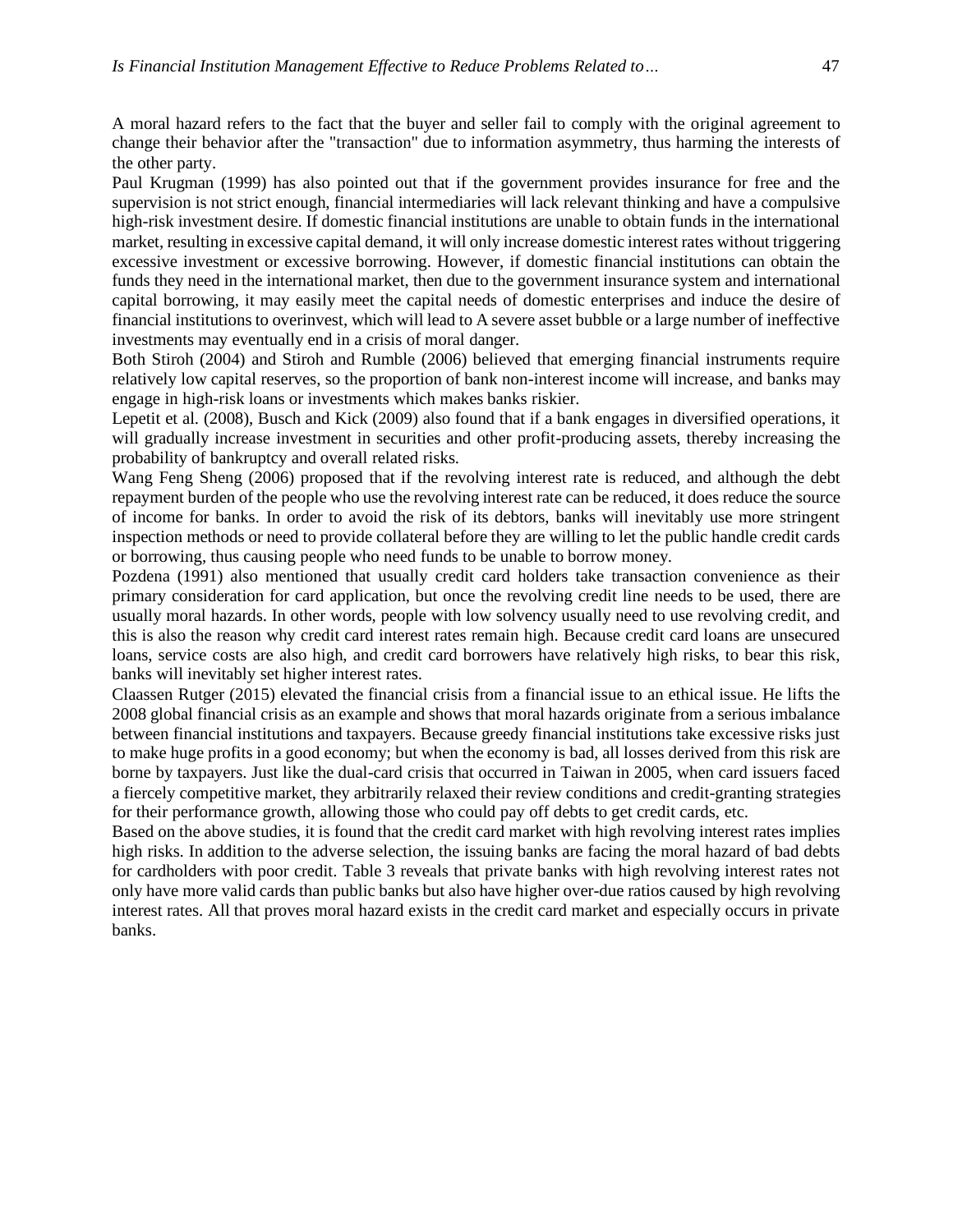| Financial institutions Max             | Maximum revolving<br>interest rate | Number of<br>valid cards | 2006/01<br>overdue ratio | 2006/12<br>overdue ratio |  |  |
|----------------------------------------|------------------------------------|--------------------------|--------------------------|--------------------------|--|--|
| <b>Bank of Taiwan</b>                  | 10.80%                             | 119,195                  | 1.93%                    | 2.74%                    |  |  |
| Taiwan Land Bank                       | 17.99%                             | 56,004                   | 2.67%                    | 2.14%                    |  |  |
| China Trust and Commercial Bank        | 20.00%                             | 3,468,784                | 2.82%                    | 2.90%                    |  |  |
| <b>Cathy Pacific Commercial Bank</b>   | 19.70%                             | 1,934,320                | 2.80%                    | 2.97%                    |  |  |
| Tai Shin International Commercial Bank | 20.00%                             | 1,791,487                | 2.67%                    | 2.95%                    |  |  |
| Taipei Fu Bon Commercial Bank          | 20.00%                             | 1,396,633                | 2.73%                    | 2.98%                    |  |  |

**Table 3: The Comparison of Maximum Revolving Interest Rate, Number of Valid Cards, and Overdue Ratio for Credit Cards**

#### **2.4 Proposed model and hypothesis**

According to the above literature data, although the phenomenon of information asymmetry will be presented in two aspects: adverse selection and moral hazard, similarly, adverse selection and moral hazard also affect the degree of information asymmetry. In addition, adverse selection and moral hazard also affect each other, which further affects information asymmetry. In other words, information asymmetry, adverse selection, and moral hazard are the phenomena of mutual influence and causal cycle in the proposed model (Figure 5). It can be seen that, whether it is to reduce the credit card debt crisis or social problems, or to improve the phenomenon of information asymmetry, facing information asymmetry, adverse selection, and moral hazard at the same time is the solution to the problems related to information asymmetry.



## **Figure 5. Proposed model**

Hypotheses of the article:

The following were the hypothesis formulated within the framework of the article:

#### **Hypothesis 1 (H1).**

*The financial institution management is effective to reduce the problems related to information asymmetry.* **Hypothesis 2 (H2).**

*The financial institution management is effective to reduce the problems related to adverse selection.*  **Hypothesis 3 (H3).**

*The financial institution management is effective to reduce the problems related to moral hazard.*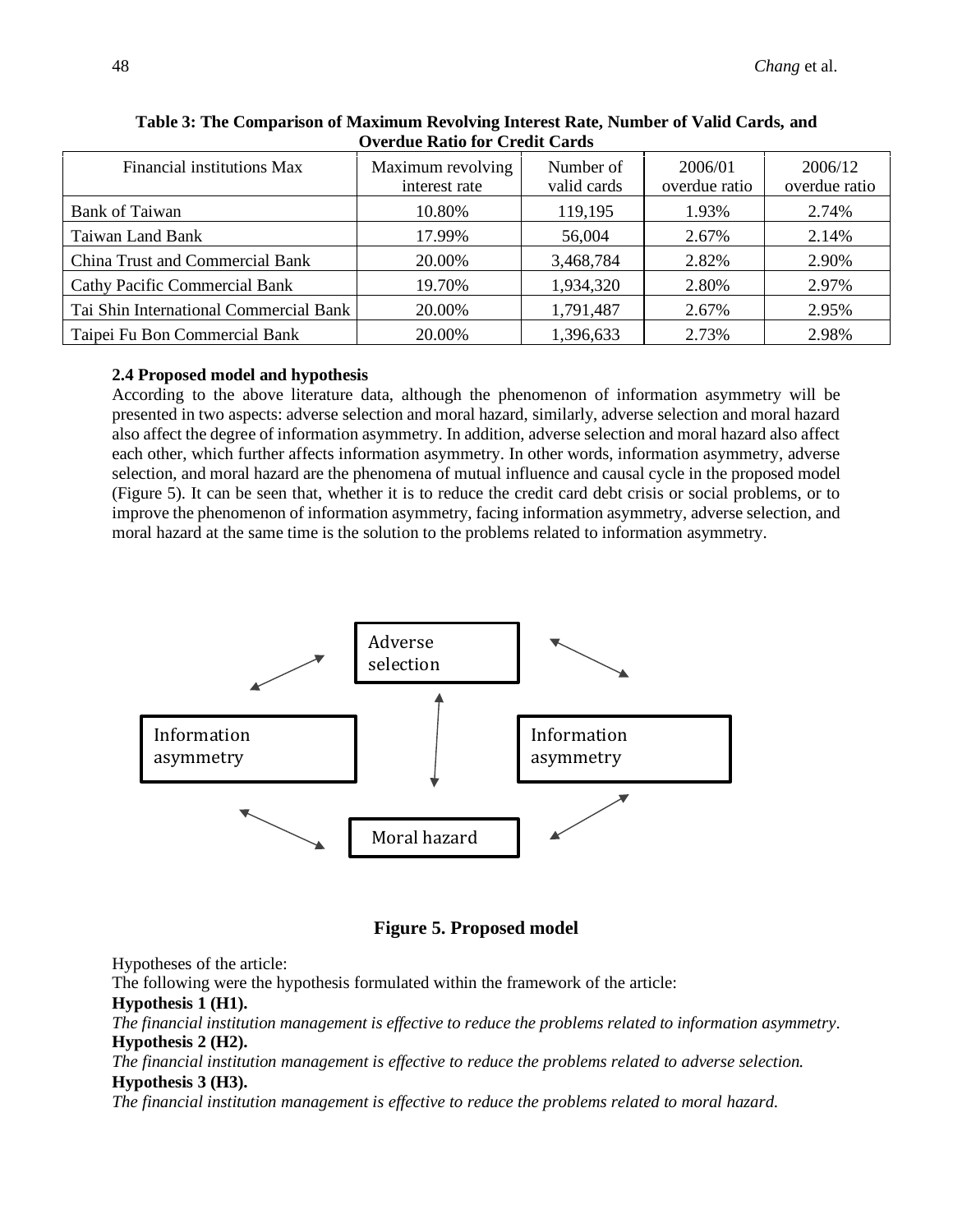## **3 Methodology**

#### **3.1 Documents Analysis Method**

Bowen (2009) claimed that the document analysis method used in this article is a static research form, which extracts required data and information through document collection, analysis, and research, and makes an objective interpretation and presentation of the document. It pays particular attention to objective, systematic, and qualitative research methods, which in themselves are methods of social research and important research tools. In addition, the document analysis method not only refers to the analysis of document content but also pays attention to the academic dissemination process of related documents; For example, the inference of the content of the literature focuses on the impact of the academic communication process, rather than a single discussion of its narrative explanation. In other words, the document analysis method adopts static and comparative research methods to understand the causes, processes, and changes of problems, and finally predict the possible orientation and evolution of events.

In terms of data collection, this article can be divided into two parts:

1. Collect related special books, literature data, Internet resources, official statistical information (government agency-related data, business statistical information, press releases, etc.), newspapers and magazines.

2. Collect information through the National Dissertation Information Network, Journal Literature Information Network, Airiti Library, Huayi Online Library, and other network information.

#### **3.2 Qualitative and quantitative analysis combined**

Bowen advanced to a state that researchers should corroborate findings across data sets to reduce the impact of potential biases that can exist in a single study. Document analysis is included in the mixed-method studies which combine quantitative and qualitative research techniques. Hence, the article is supplemented by qualitative analysis, which is a way and perspective to study things from the inherent qualitative nature of affairs based on the attributes of social phenomena and the contradictory changes. It uses universally recognized axioms, a set of deductive logic, and a large number of historical facts as the basis of analysis. It is based on certain theories and experiences, directly grasping the main aspects of things, and studying and explaining them.

After the qualitative analysis method provides the correct direction, the trend analysis method in the quantitative analysis method is used to explain and anticipate the direction of future events. That is to compare the data of the same unit for several consecutive years with vertical and horizontal comparisons, and observe its growth, change trends, and the similarities and differences with peer data so that analysts can understand the development and changes of events under specific conditions.

## **4 Discussions and results**

### **4.1 Adverse selection**

It can be seen from Table 4 that the revolving interest rate of private banks is higher than that of public banks, and the number of valid cards of private banks is also significantly higher than that of public banks. The operation mode that violates the law of market demand shows the truth that adverse selection did exist in the credit card market.

Further analysis, it is even more obvious that public banks with relatively low revolving rates have a very low percentage of valid cards (almost less than 2%); on the contrary, private banks with high revolving interest rates, such as Cathay Pacific, Citigroup, E. Sun, China Trust Bank, etc., account for more than 98% (Table 5, Figure 6). The result reveals that the phenomenon of adverse selection that may derive from Taiwan's credit card market exactly exists in private banks.

However, the situation has apparently changed since the financial authority intervened in the credit cards market in 2005. Comparing the data in 2005 and 2019, the highest revolving interest rate of private banks has dropped significantly, even close to the level of public banks. At the same time, although the number of cards in circulation continues to rise (Figure 2), the proportion of Issued valid cards of private banks is indeed slowly declining (Figure 6). When the maximum circulating interest rate, which represents a high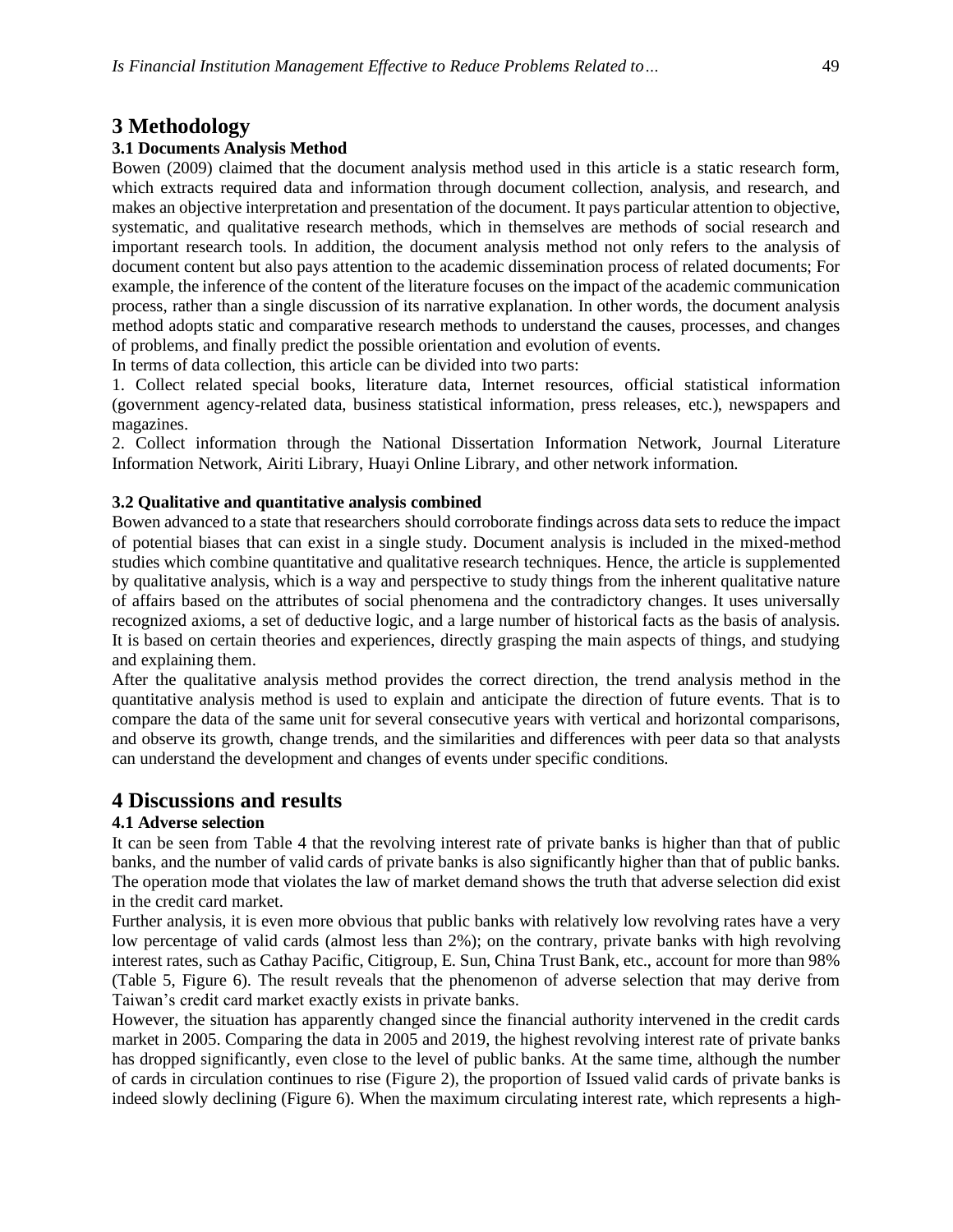risk premium, drops, the card issuing bank must return to the strict card issuance review mechanism. Therefore, with the simultaneous decline of the maximum revolving interest rate and the proportion of issued cards, it is proven that the financial institution management is primarily effective to reduce the problems related to the phenomenon of adverse selection , especially in private banks. In other words, H1 and H2 are supported.

|                                                                   | 2005                 |             | 2019               |                 |  |
|-------------------------------------------------------------------|----------------------|-------------|--------------------|-----------------|--|
| <b>Financial institutions</b>                                     | Maximum              | Number of   | Maximum            | Number of valid |  |
|                                                                   | revolving interest   | valid cards | revolving interest | cards           |  |
|                                                                   | rate                 |             | rate               |                 |  |
|                                                                   | <b>Public banks</b>  |             |                    |                 |  |
| <b>Bank of Taiwan</b>                                             | 10.80%               | 119,195     | 11.34%             | 115,335         |  |
| Taiwan Land Bank                                                  | 17.99%               | 56,004      | 14.77%             | 164,477         |  |
|                                                                   | <b>Private banks</b> |             |                    |                 |  |
| <b>China Trust Commercial Bank</b>                                | 20.00%               | 3,468,784   | 15.00%             | 4,564,963       |  |
| <b>Cathy Pacific Commercial Bank</b>                              | 19.70%               | 1,934,320   | 15.00%             | 4,768,252       |  |
| Tai Shin International Commercial Bank                            | 20.00%               | 1,791,487   | 15.00%             | 3,587,137       |  |
| Taipei Fu Bon Commercial Bank                                     | 20.00%               | 1,396,633   | 14.97%             | 1,959,466       |  |
| Federal Commercial bank                                           | 19.71%               | 1,023,095   | 15.00%             | 1,188,716       |  |
| Yong Feng Commercial Bank                                         | 19.97%               | 870,821     | 15.00%             | 1,084,985       |  |
| Far East International Commercial Bank                            | 19.97%               | 730,955     | 14.99%             | 1,010,287       |  |
| Taiwan Shin Kong Commercial Bank                                  | 20.00%               | 403,587     | 15.00%             | 490,032         |  |
| Mega International Commercial Bank                                | 19.71%               | 324,415     | 15.00%             | 550,123         |  |
| <b>First Commercial Bank</b>                                      | 17.82%               | 320,373     | 15.00%             | 739,161         |  |
| South China Commercial Bank                                       | 20.00%               | 251,042     | 15.00%             | 800,724         |  |
| Shanghai Commercial Saving Bank                                   | 19.71%               | 221,860     | 15.00%             | 218,907         |  |
| <b>Standard Chartered International</b><br><b>Commercial Bank</b> | 20.00%               | 202,796     | 14.98%             | 260,023         |  |
| Yuan Ta Commercial Bank                                           | 19.71%               | 131,496     | 15.00%             | 731,080         |  |
| Taiwan American International Express<br>Co., Ltd                 | 20.00%               | 71,603      | 15.00%             | 118,630         |  |
| Changhua Commercial Bank                                          | 18.25%               | 69,109      | 15.00%             | 221,184         |  |
| Taiwan Small and Medium Enterprise                                | 19.24%               | 102,813     | 15.00%             | 122,748         |  |
| <b>Bank</b>                                                       |                      |             |                    |                 |  |
| Prime rate                                                        | 4.12%                |             | 2.61%              |                 |  |

| Table 4: The comparison of maximum revolving interest rate and number of valid cards between |
|----------------------------------------------------------------------------------------------|
| public and private banks                                                                     |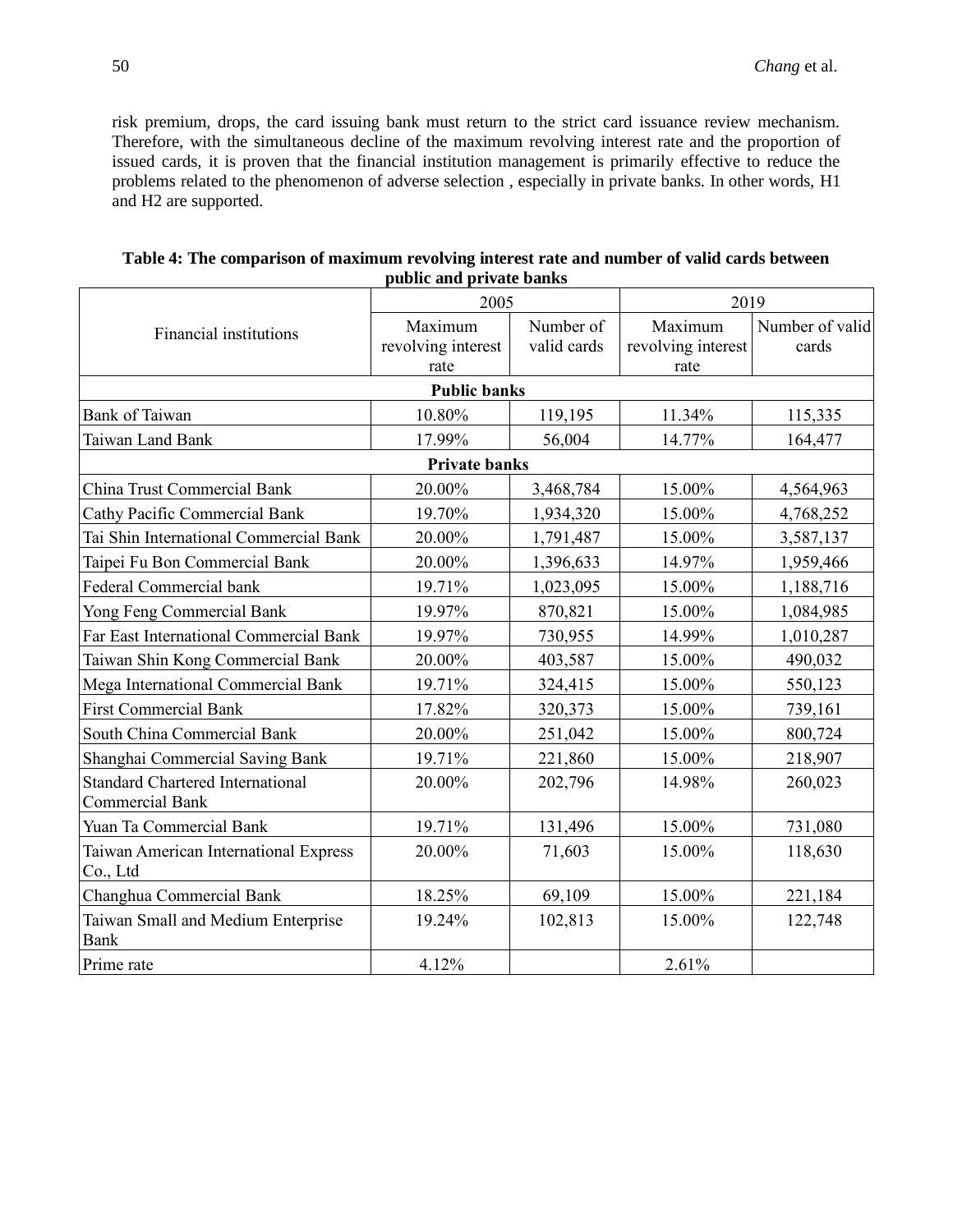|      |                    |                   | rabic of fire proportion or issued valid cards between public and private banks |
|------|--------------------|-------------------|---------------------------------------------------------------------------------|
| Year | Public banks $(1)$ | Private banks (2) | Share of private banks: $(2)/(1)+(2)$                                           |
| 2004 | 445,226            | 24, 143, 378      | 98.19%                                                                          |
| 2005 | 491,874            | 24,085,669        | 98.00%                                                                          |
| 2006 | 401,764            | 20,004,589        | 98.03%                                                                          |
| 2007 | 373,386            | 19,391,592        | 98.11%                                                                          |
| 2008 | 362,058            | 19,093,184        | 98.14%                                                                          |
| 2009 | 360,062            | 18,467,604        | 98.09%                                                                          |
| 2010 | 379,197            | 19,148,533        | 98.06%                                                                          |
| 2011 | 375,081            | 20,384,480        | 98.19%                                                                          |
| 2012 | 393,981            | 21,103,935        | 98.17%                                                                          |
| 2013 | 393,683            | 22,170,740        | 98.26%                                                                          |
| 2014 | 410,189            | 23,955,766        | 98.32%                                                                          |
| 2015 | 468,776            | 24,888,540        | 98.15%                                                                          |
| 2016 | 522,650            | 26,501,176        | 98.07%                                                                          |
| 2017 | 554,753            | 27,479,957        | 98.02%                                                                          |
| 2018 | 600,497            | 28,973,491        | 97.97%                                                                          |

**Table 5:The proportion of Issued valid cards between public and private banks**



**Figure 6: The proportion of Issued valid cards between public and private banks**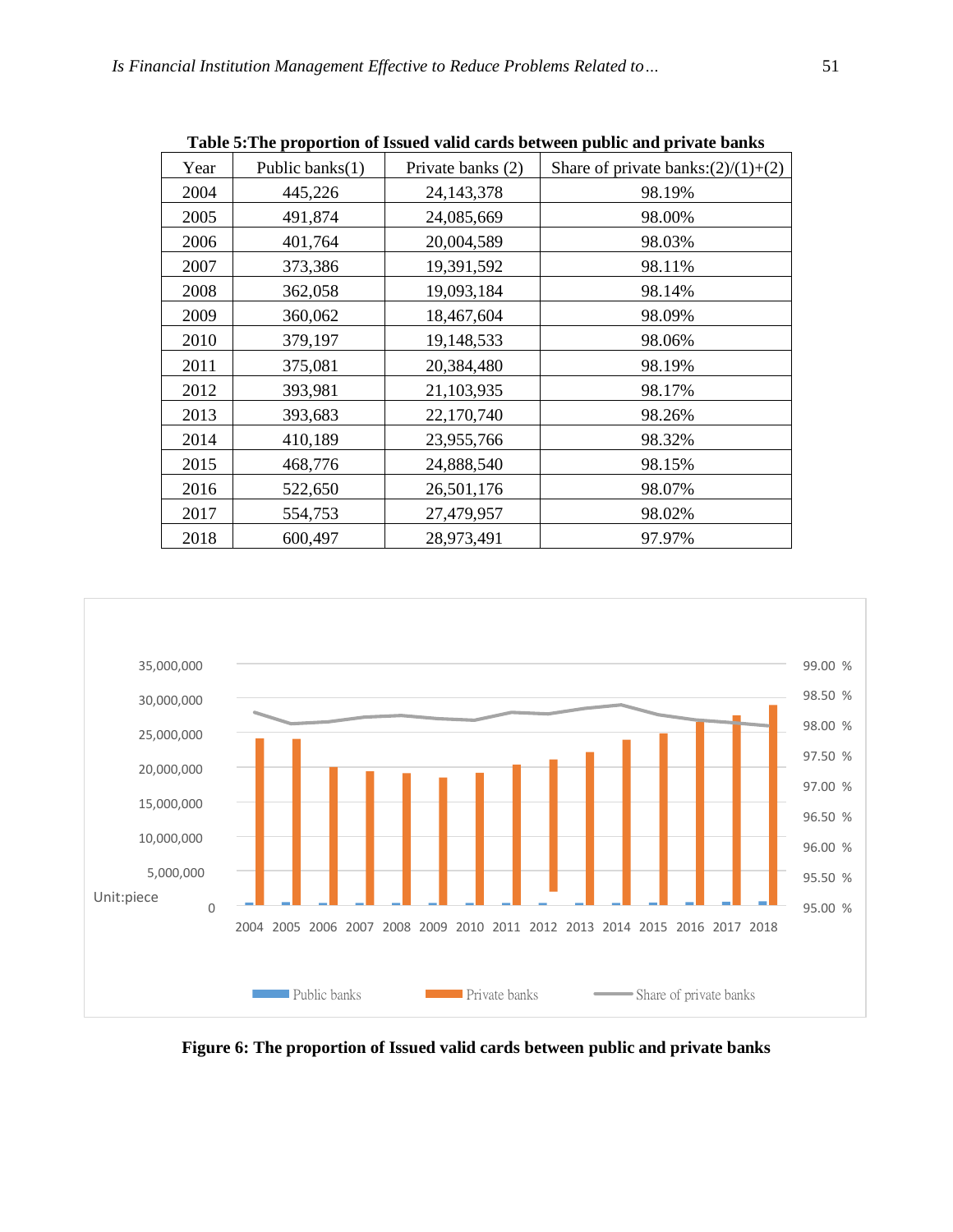#### **4.2 Moral hazard**

Undoubtedly, the overdue ratio is an important indicator to examine whether the moral hazard has changed after the financial authorities intervened in the market.

Based on the above study and research, it can be seen that although private banks have always maintained a high revolving interest rate, their issuance volume also accounts for the majority of the market before the financial authority intervened in the market in 2005, showing the abnormal phenomenon of market imbalance in the credit card market due to adverse selection. More importantly, the moral hazard associated with high revolving interest rates has also come with it because the higher overdue ratio is exactly accompanied by the private banks. The high issuance volume of credit cards is combined with high revolving interest rates, which leads to high overdue ratios. All this shows that the credit card market not only has an adverse selection phenomenon, but also a moral hazard phenomenon resulting from adverse selection . Above all, most private banks, which integrate high card issuance, high revolving interest rates, and high overdue ratio, are just the best interpretation of the information asymmetry in the credit card market.

However, this phenomenon reached a turning point in 2007. What happened to the phenomenon changed, or why? As early as 2005, the Association of Banks promoted the debt negotiation mechanism in an attempt to solve the serious card debt problem. In 2007, the Legislative Yuan further passed the Consumer Debt Clearance Regulations. Either the debt negotiation mechanism or the Consumer Debt Clearance Regulations conveyed strongly that the competent authorities will solve the problem of credit card debt and the social problems derived from it. It has been proven that the overdue ratio of all banks has decreased significantly year by year since 2007 (Figure 4). Due to the improvement of adverse selection, when the card issuing bank has lost the reward of the high circulating interest rate that subsidizes the risk premium and needs to conduct a strict review of the card issuing mechanism, the decline in the overdue ratio is a more specific indicator of whether the financial institution management is effective. That is because lowering the maximum revolving interest rate and the proportion of issued cards of private banks is just the subjective intention for the financial authority to improve the adverse selection. The key point is that lowering overdue ratio is the objective and concrete achievement for the financial authority to reduce the problems related to moral hazards or information asymmetry. Therefore, whether it's based from the trend of overdue ratio of overall financial institutions (Figure 4) or the overdue ratio of individual banks (from Table 6-1 to Table 6-3), the result confirms that with effective financial institution management, the moral hazard caused by information asymmetry in the credit card market has been apparently improved. Combined with H2,H1 and H3 are supported at the same time .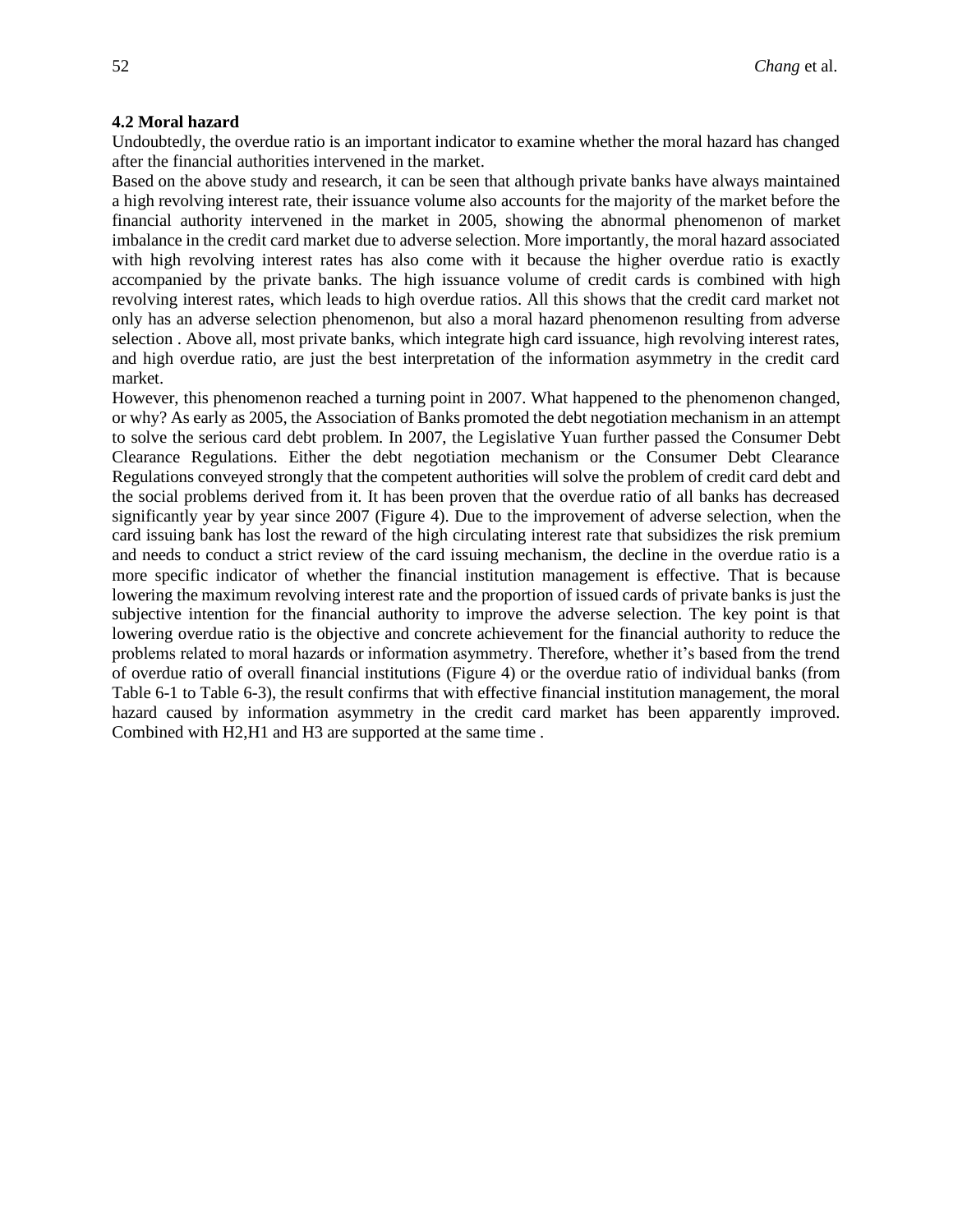| Financial institutions                                  | Maximum<br>revolving<br>interest rate<br>(% ) |      | Overdue ratio (%) |      |        |        |
|---------------------------------------------------------|-----------------------------------------------|------|-------------------|------|--------|--------|
|                                                         | 2019                                          | 2004 | 2005              | 2006 | 2007   | 2008   |
|                                                         | Public banks                                  |      |                   |      |        |        |
| Central Trust of China                                  | $\ast$                                        | 0.57 | 0.87              | 1.02 | $\ast$ | $\ast$ |
| Taiwan of Bank                                          | 11.34                                         | 0.56 | 1.97              | 3.35 | 0.19   | 0.75   |
| Taiwan Land Bank                                        | 14.77                                         | 4.47 | 2.49              | 2.02 | 0.30   | 0.97   |
| <b>Cooperative Treasure Bank</b>                        | 15.00                                         | 3.68 | 2.27              | 2.14 | 1.57   | 1.15   |
|                                                         | Private banks                                 |      |                   |      |        |        |
| <b>First Commercial Bank</b>                            | 15.00                                         | 1.38 | 2.62              | 1.59 | 0.00   | 0.52   |
| South China Commercial Bank                             | 15.00                                         | 2.52 | 2.86              | 2.88 | 0.01   | 0.34   |
| Changhua Commercial bank                                | 15.00                                         | 2.80 | 1.80              | 1.94 | 0.36   | 0.38   |
| Shanghai Commercial Saving Commercial Bank              | 15.00                                         | 1.93 | 2.45              | 1.12 | 0.00   | 1.15   |
| Taipei Fu Bon Commercial Bank                           | 14.97                                         | 0.30 | 2.73              | 1.09 | 0.00   | 0.89   |
| <b>Cathy Pacific Commercial Bank</b>                    | 15.00                                         | 1.26 | 2.69              | 2.01 | 0.00   | 1.24   |
| <b>Kaohsiung Bank</b>                                   | 14.97                                         | 0.40 | 1.02              | 0.05 | 0.20   | 0.46   |
| Citi (Taiwan) Commercial Bank (OCBC)                    | 15.00                                         | 2.25 | 1.68              | 1.72 | 0.00   | 1.79   |
| Taiwan Small and Medium Enterprise Bank                 | 15.00                                         | 3.95 | 2.12              | 2.39 | 0.59   | 0.79   |
| <b>Standard Chartered International Commercial bank</b> | 14.98                                         | 0.85 | 1.93              | 2.15 | 0.04   | 1.03   |
| <b>Taichung Commercial Bank</b>                         | 14.98                                         | 3.63 | 1.94              | 1.61 | 0.00   | 0.74   |
| Hua Tai Commercial Bank                                 | 15.00                                         | 2.10 | 0.04              | 0.76 | 0.89   | 0.09   |
| Taiwan Shin Kong Commercial Bank                        | 15.00                                         | 1.38 | 2.75              | 2.48 | 0.22   | 1.94   |
| <b>Federal Commercial Bank</b>                          | 15.00                                         | 3.84 | 2.95              | 2.72 | 0.00   | 2.82   |
| Far East International Commercial Bank                  | 14.99                                         | 2.29 | 1.14              | 2.52 | 0.10   | 1.70   |
| E. Sun Commercial Bank                                  | 15.00                                         | 0.98 | 1.53              | 2.02 | 0.32   | 1.66   |
| Wan Tai Commercial Bank                                 | 15.00                                         | 2.86 | 1.10              | 0.88 | 2.73   | 2.02   |
| Tai Shin International Commercial Bank                  | 15.00                                         | 1.49 | 2.82              | 2.98 | 0.16   | 2.59   |
| Yuan Ta Commercial Bank                                 | 15.00                                         | 2.09 | 2.87              | 2.95 | 0.00   | 0.06   |
| <b>Rushing International Commercial Bank</b>            | 14.99                                         | 3.68 | 1.72              | 3.83 | 0.00   | 2.41   |
| China Trust and Commercial Bank                         | 15.00                                         | 1.97 | 2.47              | 2.81 | 0.01   | 1.23   |
| Total average                                           |                                               | 2.00 | 2.44              | 2.72 | 0.17   | 1.59   |

| Table 6-1: The comparison of maximum revolving interest rate and the overdue ratio of public and |
|--------------------------------------------------------------------------------------------------|
| private banks from 2004-to 2018                                                                  |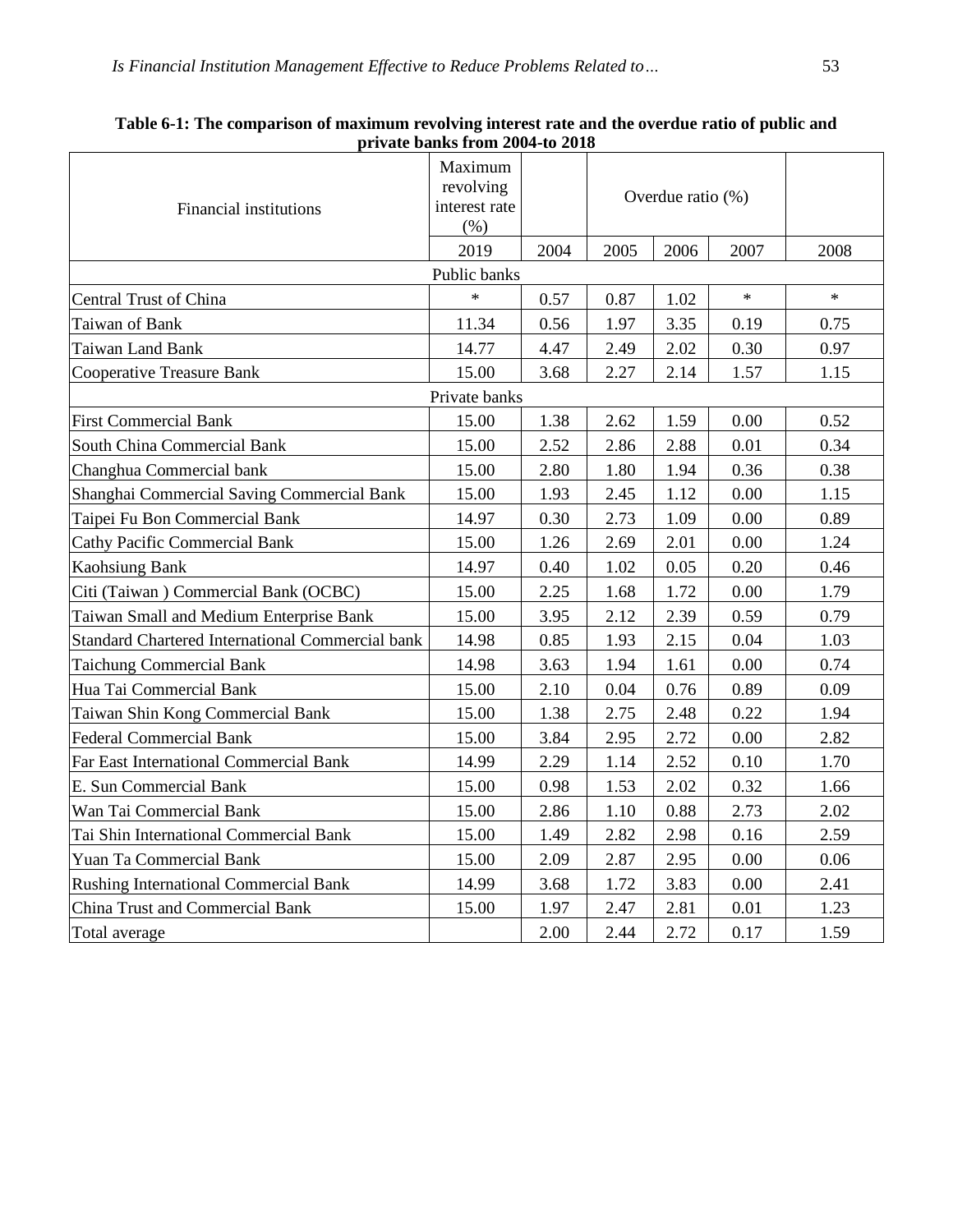| private banks from 2004-2018                                      |        |        |                   |        |        |        |
|-------------------------------------------------------------------|--------|--------|-------------------|--------|--------|--------|
|                                                                   |        |        | Overdue ratio (%) |        |        |        |
| Financial institutions                                            | 2009   | 2010   | 2011              | 2012   | 2013   | 2014   |
| Public banks                                                      |        |        |                   |        |        |        |
| Central Trust of China                                            | $\ast$ | $\ast$ | $\star$           | $\ast$ | $\ast$ | $\ast$ |
| Taiwan of Bank                                                    | 0.50   | 0.30   | 0.41              | 0.44   | 0.47   | 0.23   |
| <b>Taiwan Land Bank</b>                                           | 0.71   | 0.79   | 0.94              | 0.97   | 0.69   | 0.57   |
| Cooperative Treasure Bank                                         | 1.10   | 0.75   | 0.64              | 0.62   | 0.64   | 0.70   |
| Private banks                                                     |        |        |                   |        |        |        |
| <b>First Commercial Bank</b>                                      | 0.10   | 0.19   | 0.13              | 0.13   | 0.16   | 0.20   |
| South China Commercial Bank                                       | 0.58   | 0.39   | 0.05              | 0.10   | 0.09   | 0.04   |
| Changhua Commercial Bank                                          | 0.21   | 0.18   | 0.14              | 0.19   | 0.27   | 0.21   |
| Shanghai Commercial Saving Bank                                   | 0.66   | 0.49   | 0.54              | 0.52   | 0.61   | 0.57   |
| Taipei Fu Bon Commercial Bank                                     | 0.49   | 0.14   | 0.08              | 0.10   | 0.00   | 0.19   |
| <b>Cathy Pacific Commercial Bank</b>                              | 0.36   | 0.19   | 0.14              | 0.17   | 0.00   | 0.13   |
| <b>Kaohsiung Bank</b>                                             | 0.12   | 0.00   | 0.01              | 0.00   | 0.17   | 0.23   |
| Citi (Taiwan) Commercial Bank<br>(OCBC Commercial Bank)           | 0.93   | 0.67   | 0.62              | 0.66   | 0.16   | 0.61   |
| Taiwan Small and Medium Enterprise Bank                           | 0.69   | 0.31   | 0.41              | 0.26   | 0.03   | 0.24   |
| <b>Standard Chartered International</b><br><b>Commercial Bank</b> | 0.60   | 0.34   | 0.34              | 0.72   | 0.00   | 0.47   |
| <b>Taichung Commercial Bank</b>                                   | 0.54   | 0.72   | 0.66              | 1.42   | 0.00   | 1.46   |
| Hua Tai Commercial Bank                                           | 0.17   | 0.53   | 0.21              | 0.25   | 0.12   | 0.75   |
| Taiwan Shin Kong Commercial Bank                                  | 1.11   | 0.36   | 0.22              | 0.25   | 0.00   | 0.16   |
| <b>Federal Commercial Bank</b>                                    | 1.82   | 0.65   | 0.27              | 0.36   | 0.00   | 0.27   |
| <b>Far East International Commercial Bank</b>                     | 1.47   | 0.48   | 0.22              | 0.40   | 0.10   | 0.27   |
| E. Sun Commercial Bank                                            | 1.44   | 0.36   | 0.23              | 0.22   | 0.00   | 0.23   |
| Wan Tai Commercial Bank                                           | 1.42   | 0.75   | 0.87              | 1.12   | 0.68   | 1.32   |
| Tai Shin International Commercial Bank                            | 0.76   | 0.41   | 0.28              | 0.29   | 0.00   | 0.23   |
| Yuan Ta Commercial Bank                                           | 0.00   | 0.00   | 0.04              | 0.38   | 0.00   | 0.27   |

Rushing International Commercial Bank 1.14 0.51 0.34 0.40 0.00 0.37 China Trust and Commercial Bank 0.81 0.53 0.29 0.23 0.00 0.15 Total average 10.96 0.45 0.31 0.32 0.04 0.27

**Table 6-2: The comparison of maximum revolving interest rate and the overdue ratio of public and**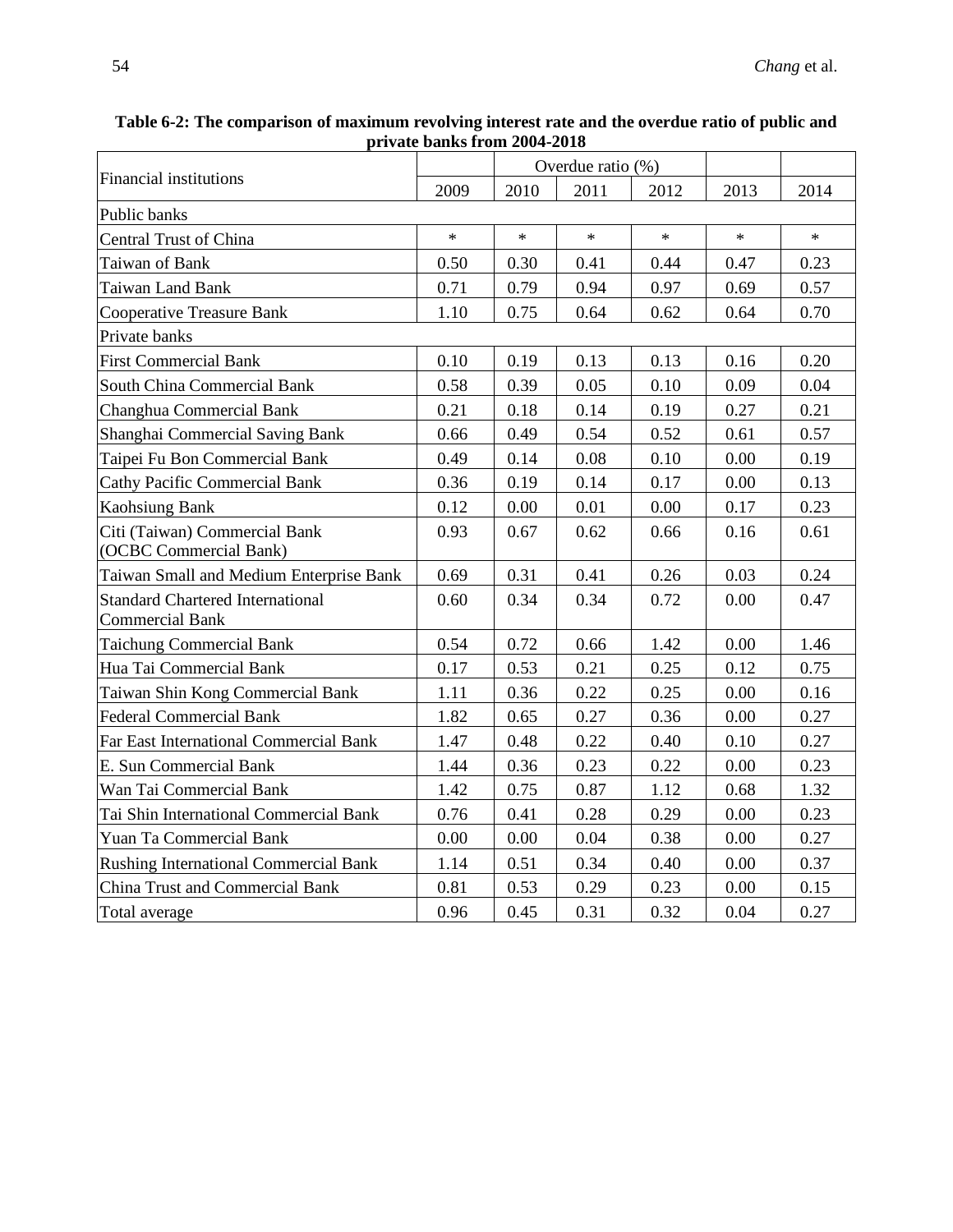| Financial institutions                                  |        | Overdue $ratio(\%)$ |        |        |  |  |
|---------------------------------------------------------|--------|---------------------|--------|--------|--|--|
|                                                         |        | 2016                | 2017   | 2018   |  |  |
| Public banks                                            |        |                     |        |        |  |  |
| Central Trust of China                                  | $\ast$ | $\ast$              | $\ast$ | $\ast$ |  |  |
| Taiwan of Bank                                          | 0.30   | 0.48                | 0.28   | 0.31   |  |  |
| <b>Taiwan Land Bank</b>                                 | 0.28   | 0.45                | 0.34   | 0.26   |  |  |
| <b>Cooperative Treasure Bank</b>                        | 0.31   | 0.19                | 0.26   | 0.19   |  |  |
| Private banks                                           |        |                     |        |        |  |  |
| <b>First Commercial Bank</b>                            | 0.16   | 0.18                | 0.18   | 0.16   |  |  |
| South China Commercial Bank                             | 0.04   | 0.06                | 0.04   | 0.07   |  |  |
| Changhua Commercial Bank                                | 0.34   | 0.14                | 0.19   | 0.16   |  |  |
| Shanghai Commercial Saving Bank                         | 0.57   | 0.73                | 0.59   | 0.51   |  |  |
| Taipei Fu Bon Commercial Bank                           | 0.17   | 0.14                | 0.11   | 0.10   |  |  |
| <b>Cathy Pacific Commercial Bank</b>                    | 0.13   | 0.12                | 0.13   | 0.15   |  |  |
| <b>Kaohsiung Bank</b>                                   | 0.33   | 0.65                | 0.32   | 0.25   |  |  |
| Citi (Taiwan) Commercial Bank (OCBC Commercial Bank)    | 0.66   | 0.67                | 0.57   | 0.66   |  |  |
| Taiwan Small and Medium Enterprise Bank                 | 0.07   | 0.15                | 0.14   | 0.13   |  |  |
| <b>Standard Chartered International Commercial Bank</b> | 0.50   | 0.40                | 0.41   | 0.27   |  |  |
| <b>Taichung Commercial Bank</b>                         | 1.44   | 1.59                | 1.07   | 0.63   |  |  |
| Hua Tai Commercial Bank                                 | 0.45   | 1.12                | 0.83   | 0.23   |  |  |
| Taiwan Shin Kong Commercial Bank                        | 0.20   | 0.26                | 0.25   | 0.23   |  |  |
| <b>Federal Commercial Bank</b>                          | 0.31   | 0.36                | 0.29   | 0.27   |  |  |
| <b>Far East International Commercial Bank</b>           | 0.29   | 0.36                | 0.24   | 0.30   |  |  |
| E. Sun Commercial Bank                                  | 0.23   | 0.26                | 0.24   | 0.23   |  |  |
| Wan Tai Commercial Bank                                 | 1.52   | 0.97                | 0.77   | 0.63   |  |  |
| Tai Shin International Commercial Bank                  | 0.25   | 0.23                | 0.20   | 0.17   |  |  |
| <b>Yuan Ta Commercial Bank</b>                          | 0.15   | 0.12                | 0.07   | 0.08   |  |  |
| Rushing International Commercial Bank                   | 0.18   | 0.25                | 0.33   | 0.25   |  |  |
| China Trust and Commercial Bank                         | 0.15   | 0.16                | 0.13   | 0.11   |  |  |
| Total average                                           | 0.27   | 0.27                | 0.23   | 0.22   |  |  |

**Table 6-3: The comparison of maximum revolving interest rate and overdue ratio of public and private banks from 2004-2018**

## **5 Conclusions and recommendations**

## **5.1 Conclusions**

According to the research in this article, private banks with high revolving interest rates have always issued more cards than public banks with low revolving rates, which can fully demonstrate that the domestic credit card market does have adverse selection phenomena, making the market price mechanism unable to operate normally. In particular, when the concomitant moral hazard derives from the high over-to-play ratio, the information asymmetry in the domestic credit card market will emerge. Public economics once mentioned that when information asymmetry, externalities, public goods, or natural monopoly occurs in the market, there will be a market failure phenomenon where the market price mechanism cannot operate normally. To solve the market failure, the government has to intervene in the market and restore the welfare losses caused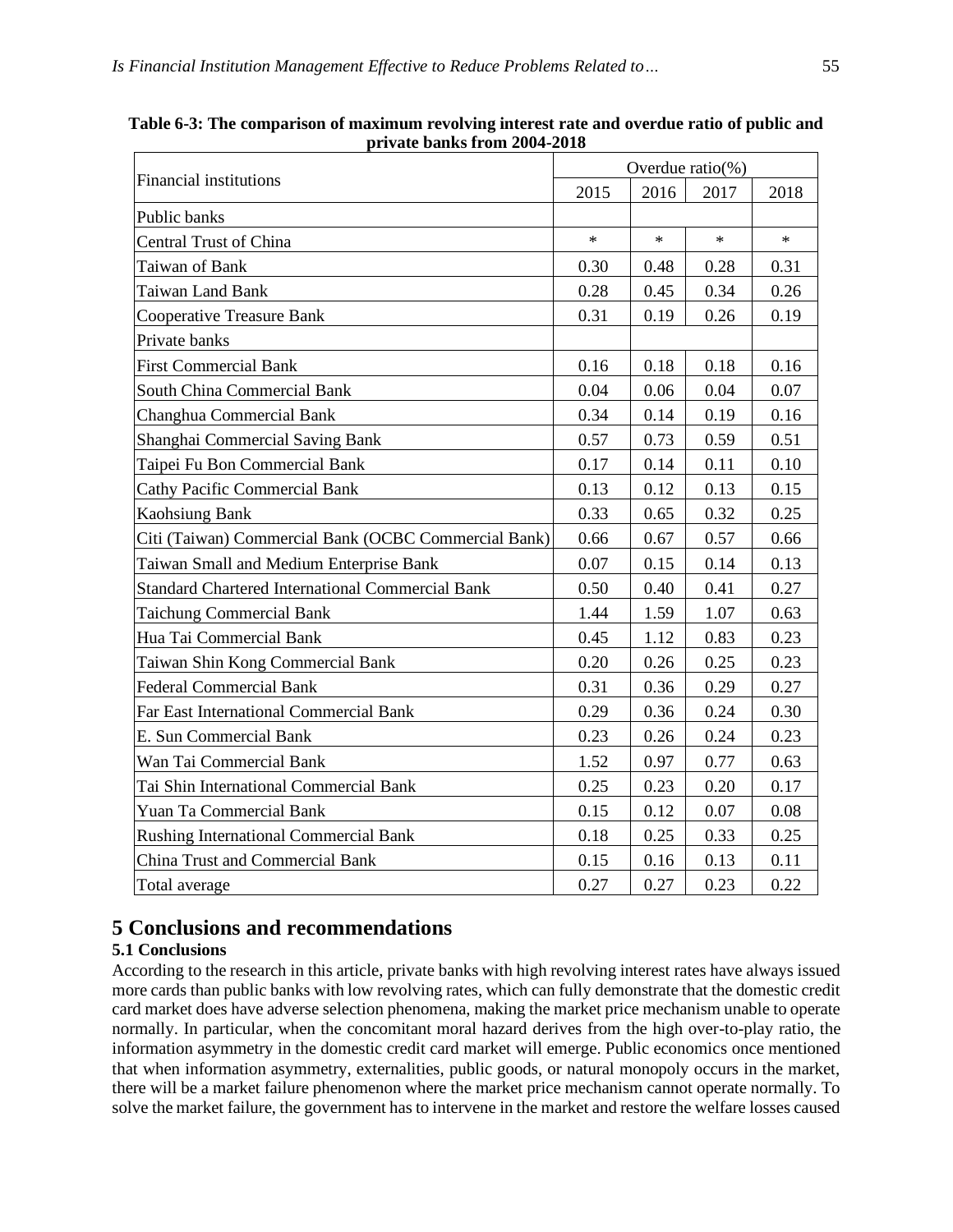by the market failure. In other words, when it is confirmed that there is indeed information asymmetry in the domestic credit card market, leading to failure of the consumer financial market and even causing serious social problems, the government's intervention in the market is already duty-bound. If the market price mechanism is used as an excuse and does nothing, or even fear that the government's intervention will be accused of interfering in the market, distorting the market price mechanism, and holding back countermeasures, it is not a responsible authority's application. Therefore, regardless of the self-disciplined debt negotiation mechanism of the Association of Banks in November 2005 or the Consumer Debt Clearance Regulations passed by the Legislative Yuan in June 2007, despite challenges in the timing of policy launch or implementation effectiveness, the results do show that the information asymmetry of credit card market has been alleviated gradually. Recognizing the nature of market information asymmetry, the competent authority needs to be responsible for supervising and managing the order of the financial market. Especially when card debt has further deteriorated from a financial problem to a social problem, actively intervening in the market is nothing more than its role to play. In other words, the conclusion of the article is that it's necessary for the financial authority to intervene in the market under information asymmetry and it's proven that the financial institution management from the financial authority is exactly effective to reduce or improve the problems related to information asymmetry .

#### **5.2 Recommendations**

Although this article has several implications for researchers and practitioners and confirms that the financial authority can effectively improve the domestic credit card debt crisis and the derived social problems after implementing financial institution management on the domestic credit card market with asymmetric information, it still has some limitations in application. First of all, this article examines the policy effects on the credit card market with market failure in Taiwan, but does not compare and analyze the differences in policy effects in different countries or regions. Next, despite this article used a survey method for the empirical analysis, it's suggested that combining in-depth techniques with information asymmetry is required to produce prescriptive and actionable results that can provide both theoretical and practical contributions. Finally, the article only examines whether the financial authority management was effective before the onset of COVID-19. As everyone knows, the epidemic has severely impacted various industries, but due to the characteristics of COVID-19, it has also driven the rapid development of the information technology and financial technology industries. Either information technology or financial technology is beneficial to consumer financial products, such as block chain, virtual currency, mobile payment, or online payment platform, once again the opportunity for rapid development. Therefore, in order to expand the applicability of the policy implications of financial institution management , or in response to another wave of financial crises that may be derived from the development of consumer finance, comparing cross-border or cross-regional policy effects or extending the period of observation of financial institution management will be an important topic for follow-up research , so as to highlight the financial institution management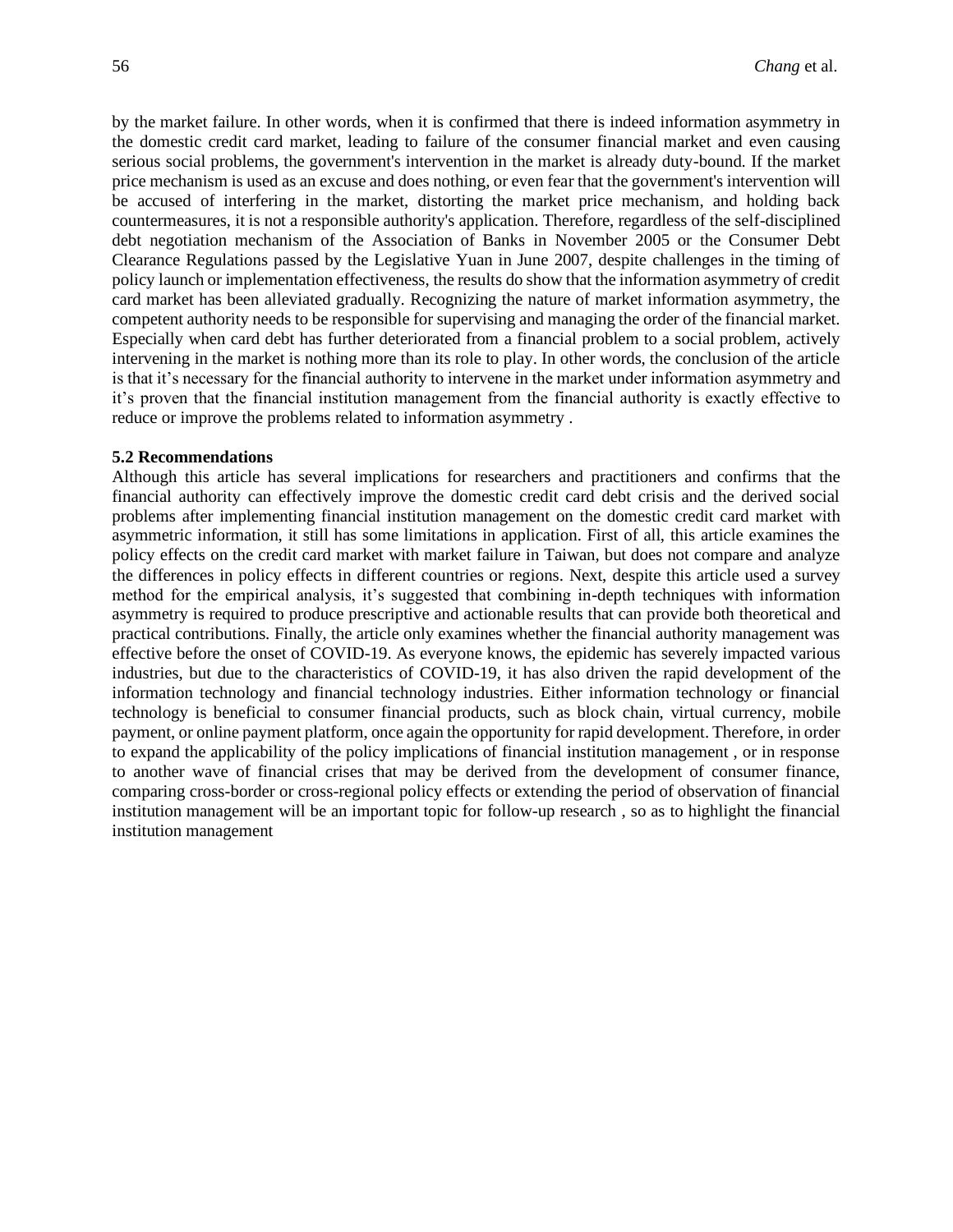## **References**

- Akerlof George A. (1970). The Market for Lemons: Quality Uncertainty and Market Mechanism. The Quarterly Journal of Economics, 84, 844-500.
- Bester H. (1994). The Role of Collateral in a Model of Debt Renegotiation. Journal of Money, Credit and Banking, 26, 72-86.
- Bowen G.A. (2009). Document analysis as a qualitative research method. Qualitative Research Journal, 9(2),27-40. DOI:10.3316/QRJ0902027
- Brito D.L. and P.R. Hartley (1995). Consumer Rationality and Credit Card. Journal of Political Economy, 103:2, 400-433.
- Busch R. and Kick T. (2009). Income Diversification in the German Banking Industry. Discussion Paper Series 2:Banking and Financial Studies No. 9.
- Cecchetti, Stephen G. (2006). Money, Banking and Financial Markets. McGraw-Hill Education.
- Changlu Zhang, Jian Zhang and Qiong Yang (2022). Identifying Critical Risk Factors in Green Product Certification Using Hybrid Multiple-Criteria Decision-Making. Sustainability, 14(8), 4513; [https://doi.org/10.3390/su14084513 -](https://doi.org/10.3390/su14084513%20-%2010%20Apr%202022) 10 Apr 2022.
- Chenhao Yu, Huigang Liang and Zhiruo Zhang(2022). Does Health Insurance Reduce the Alcohol Consumption? Evidence from China Health and Nutrition Survey. Sustainability, 14(9), 5693; [https://doi.org/10.3390/su14095693 -](https://doi.org/10.3390/su14095693%20-%2009%20May%202022) 09 May 2022.
- David Mhlanga (2021). Financial Inclusion in Emerging Economies: The Application of Machine Learning and Artificial Intelligence in Credit Risk Assessment. Int. J. Financial Stud. , 9(3), 39; [https://doi.org/10.3390/ijfs9030039 -](https://doi.org/10.3390/ijfs9030039%20-%2027%20Jul%202021) 27 Jul 2021.
- Garleanu and Pedersen (2003). Adverse Selection and Re-Trade.The2003 NYU Stern Department of Finance Working Paper Series,FIN-03-045.
- Juan D. Borrero and Jesús Mariscal (2022). A Case Study of a Digital Data Platform for the Agricultural Sector: A Valuable Decision Support System for Small Farmers. Agriculture , 12(6), 767; [https://doi.org/10.3390/agriculture12060767 -](https://doi.org/10.3390/agriculture12060767%20-%2027%20May%202022) 27 May 2022.
- Lawrence M. Ausubel (1991). The Failure of Competition in the Credit Card Market. The American Economic Review, Vol.81(1),50-81.
- Lepetit L., Nys E., Rous P. and Tarazi A. (2008). Bank Income Structure and Risk: An Empirical Analysis of European Banks. Journal of Banking and Finance, 32, 1452-1467.
- Lewis Gregory (2010). Asymmetric Information, Adverse Selection and Online Disclosure: The Case of eBay Motors. National Bureau of Economic Research, Harvard University.
- Mester L.J. (1994). Why Are Credit Card Rates Sticky? Economic Theory, 4:4, 505-530.
- Paul Krugman (1999). What Happened to Asia. Global Completion and Integration, JUSB, Vol. 4,315-327.
- Pozdena R. (1991). Solving the Mystery of High Credit Card Rates. FRBSF Weekly Letter, San Francisco Federal Reserve Bank November 29, 42-42.
- Qian Xing, Wenxi Tang, Mingyang Li and Shuailong Li (2022). Has the Volume-Based Drug Purchasing Approach Achieved Equilibrium among Various Stakeholders? Evidence from China. Int. J. Environ. Res. Public Health , 19(7), 4285; [https://doi.org/10.3390/ijerph19074285 -](https://doi.org/10.3390/ijerph19074285%20-%2003%20Apr%202022) 03 Apr [2022.](https://doi.org/10.3390/ijerph19074285%20-%2003%20Apr%202022)
- Rutger Classen (2015). Financial Crisis and the Ethics of Moral Hazard. Social Theory and Practice, Vol. 41, No.3.
- Stavins J. (1996). Can Demand Elasticities Explain Sticky Credit Card Rates? New England Economic Review, July/August, 43-54.
- Stiroh Kevin J. (2004). Do Community Banks Benefit from Diversification? Journal of Financial Services Research, 25(2/3), 135-160.
- Stiroh Kevin J. and Rumble Adrienne (2006). The Dark Side of Diversification: The Case of US Financial Holding Companies. Journal of Banking and Finance, 30(8), 2131-2432.